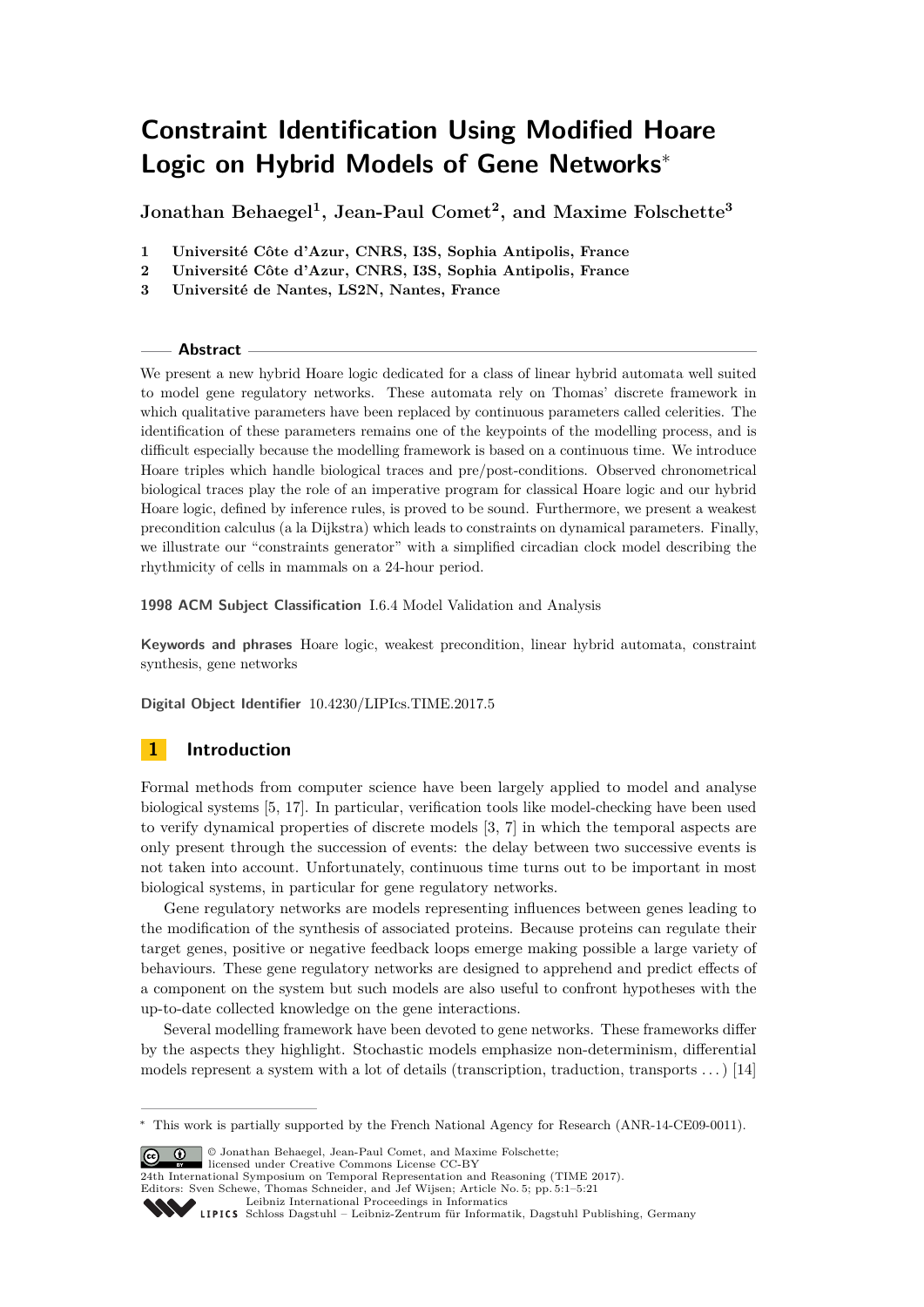#### **5:2 Constraint Identification Using Modified Hoare Logic**

and give precise trajectories in terms of concentrations; qualitative models [\[16,](#page-14-5) [15\]](#page-14-6) focus on the major features that explain the observations (only main causalities are taken into account); and hybrid models link qualitative aspects with continuous variables such as time.

Whatever the modelling framework, the main difficulty of building such networks is the identification of parameters governing the dynamics of the system. The determination of these parameters is crucial to observe a behaviour consistent with biological knowledge. We already showed [\[3\]](#page-14-2) that formal methods can help in this parameter identification step in the René Thomas' discrete modelling framework [\[16\]](#page-14-5). Unfortunately, this framework abstracts temporal information, often necessary for tuning the models. This discrete approach is based on the splitting of homogeneous concentration areas which have the same effects on other components. In order to refine this complete discrete framework, we associated with each such area a celerity describing the evolution speed of each component. These parameters lead to a class of linear hybrid automata. We also showed how the known experimental traces can be used to establish constraints on dynamical parameters (celerities) and to restrain the set of admissible parameters [\[1\]](#page-14-7).

Numerous works already focus on the study of hybrid automata [\[9\]](#page-14-8). Especially, several tools already exist to tackle the model checking of linear hybrid automata, either with classical exhaustive approaches [\[10\]](#page-14-9) or using abstract interpretation [\[8\]](#page-14-10). Communicating sequential processes (CSP), a process algebra for describing patterns of interaction in concurrent systems, has also been extended to hybrid systems and hybrid Hoare logic has been proved to be useful in such context [\[18\]](#page-14-11). These methods among others propose parameter synthesis in some ways. Nevertheless, these tools are tailored for a general purpose and will not take into account the specificities coming from biological contexts.

We divert Hoare logic (whose aim is to rigorously reason about the correctness of imperative programs) in order to determine constraints on celerities in such models. This approach was already developed, for the discrete framework [\[2,](#page-14-12) [4\]](#page-14-13) and we extend it in the present paper for hybrid automata. Hoare logic has already been extended to real time systems [\[11\]](#page-14-14) in which continuous evolutions are not taken into account whereas they are important in our biological context. Hoare logic relies on triples of the form {*Pre*} *p* {*Post*} where *Pre* and *Post* are conditions on states of the system and *p* is a path of the system. A Hoare triple is considered true if, whenever the system is reset at a state satisfying the *Pre* condition, the path *p* is possible and leads the system into a state which satisfies the condition *Post*. Following E. Dijkstra [\[6\]](#page-14-15), the aim of the game is then to determine, for each path *p* and postcondition *Post*, the weakest precondition *Pre*, thus covering the largest set of states, making the Hoare triple true. In our temporal approach, the time spent in each state becomes crucial to determine the constraints on parameters.

We illustrate our formalism with a biological process named circadian clock which synchronises all cells in mammals at a 24-hour rhythmicity. We design a hybrid automaton modelling this biological cycle and, from the observed trace of this process, we build constraints for each celerity of this hybrid automaton using the aforementioned hybrid Hoare logic. We finally show that simulations, run parameters values satisfying the constraints, exhibit curves which are similar to experimental data.

The paper is organised as follows. We first define in Section [2](#page-2-0) the formalism of the hybrid modelling framework. Then Section [3](#page-5-0) focuses on the syntax and the semantics of the modified Hoare logic, and the weakest precondition calculus, whereas Section [4](#page-9-0) is devoted to the soundness of our hybrid Hoare logic. We illustrate in Section [5](#page-11-0) the use of this Hoare logic for identifying the constraints on parameters of the simplified circadian clock model. Finally in Section [6,](#page-13-0) we discuss the limits of this approach and we expose some possible extensions.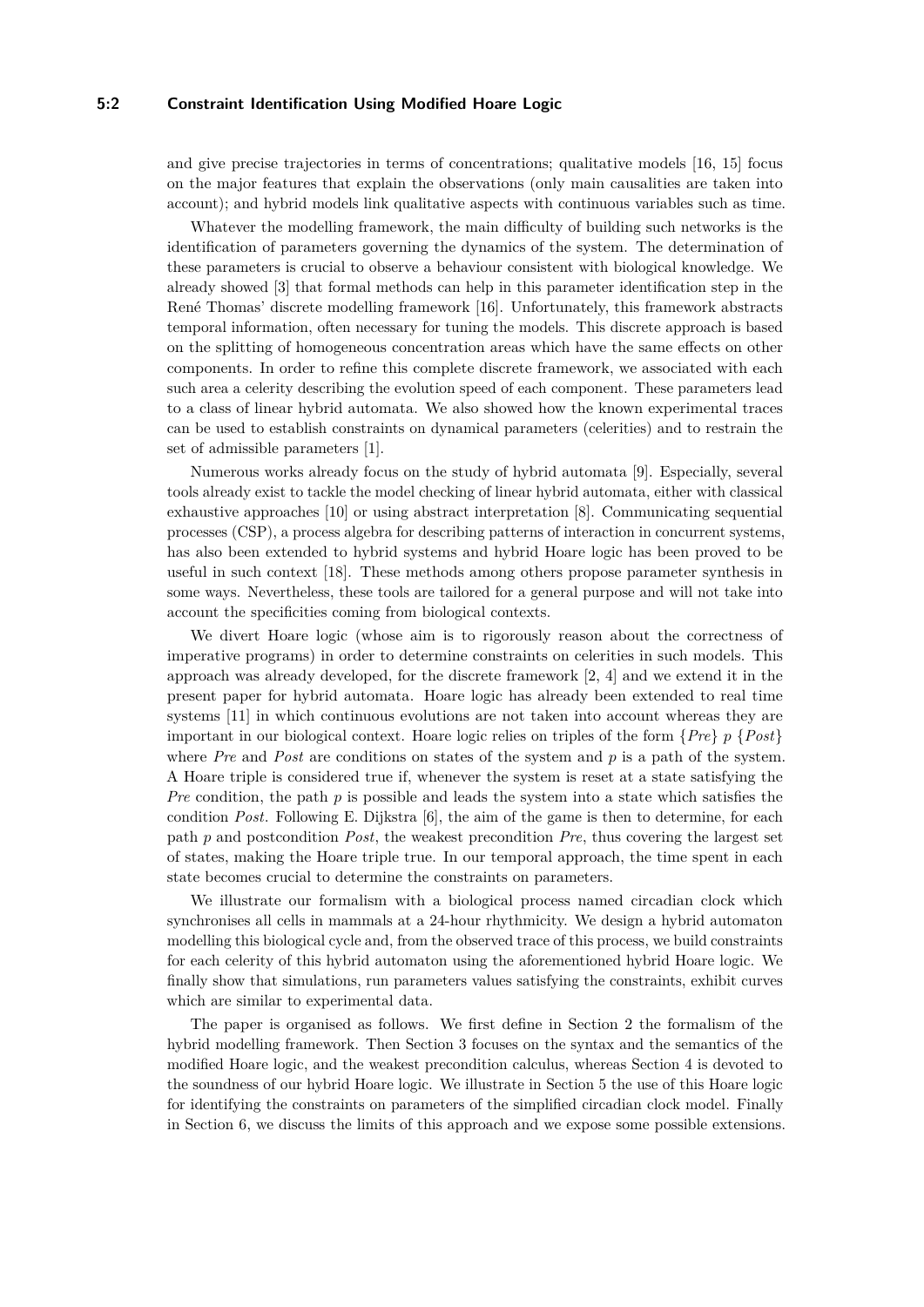<span id="page-2-1"></span>

**Figure 1** Simplified model of the circadian clock in mammals. *L* is a zeitgeber (see Section [5\)](#page-11-0).

# <span id="page-2-0"></span>**2 Hybrid Modelling Framework of Gene Network**

A gene network is visualised as a labelled directed graph (interaction graph) in which vertices are either variables (within circles) or multiplexes (within rectangles), see Fig. [1.](#page-2-1) Variables abstract genes and their products, and multiplexes contain formulas that encode situations in which a variable or a group of variables (inputs of multiplexes, dashed arrows) influences the evolution of some other variables (output of multiplexes, plain arrows). A multiplex can encode the formation of molecular complexes, phosphorylation by a protein, competition of entities for the activation of a promoter, etc. Definition [1](#page-2-2) gives the formal details of a gene network.

<span id="page-2-2"></span>▶ **Definition 1** (Hybrid Gene Regulatory Network). A hybrid gene regulatory network (GRN for short) is a tuple  $R = (V, M, E, C)$  where:

- $\bar{a}$ *V* is a finite set whose elements are called *variables* of the network. With each variable  $v \in V$  is associated a boundary  $b_v \in \mathbb{N}^*$ .
- *M* is a finite set whose elements are called *multiplexes*. With each multiplex  $m \in M$  is  $\sim$ associated a formula  $\varphi_m$  in the *multiplex language* formed of the atoms " $(v \geq n)$ ", where  $n \in [\![1, b_v]\!]^1$  $n \in [\![1, b_v]\!]^1$  $n \in [\![1, b_v]\!]^1$ , and the usual logical connectives ¬,  $\wedge$ ,  $\vee$  and  $\Rightarrow$ .<br>*F* is a set of edges of the form  $(m_v) \cup \subseteq M \vee V$ .
- $E$  is a set of edges of the form  $(m \to v) \in M \times V$ .
- $\mathcal{C} = \{C_{v,\omega,n}\}\$ is a family of real numbers indexed by a tuple  $(v,\omega,n)$  where  $v \in V, \omega$  is a  $\sim$ subset of  $R^{-}(v)$  where  $R^{-}(v) = \{m \mid (m \to v) \in E\}$ , that is,  $\omega$  is a set of predecessors of *v*, and  $n \in [0, b_v]$ .  $C_{v,\omega,n}$  is called the *celerity* of *v* for  $\omega$  at the level *n* and these celerities have to satisfy the following constraints:

 $\forall v \in V, \ \forall \omega \subset R^-(v), \ \forall n \in [\![0, b_v]\!], \quad C_{v, \omega, n} = 0 \Rightarrow \left\{ \begin{array}{l} \forall i \in [\![n+1, b_v]\!] & C_{v, \omega, i} < 0 \\ \forall i \in [\![0, n-1]\!] & C_{v, \omega, i} > 0 \end{array} \right\}$  $\forall i \in [0, n-1] \quad C_{v,\omega,i} > 0$ <br>> 0  $\forall v \in V, \ \forall \omega \subset R^-(v), \ \forall k \in [0, b_v - 1], \quad C_{v, \omega, k} \times C_{v, \omega, k+1} \geq 0.$ <br>We remark that the dechod expanse of Fig. 1 are not propert in

Let us remark that the dashed arrows of Fig. [1](#page-2-1) are not present in the previous definition. When representing a gene network, it is convenient to visualise the variables contributing to a particular multiplex, but from a formal point of view, this information is redundant with the formula of the considered multiplex.

Celerities (noted  $C_{v,\omega,n}$ ) give the evolution of each variable *v* when it is under the active regulation of the set  $\omega$  of its predecessors and when it is in the qualitative state *n*. They code for the dynamics of the system and we aim at the identification of these celerities. The constraints on celerities given in the previous definition link the signs of celerities to the underlying dynamics and may need some explanations. The first one deals with the case where a celerity value is null for a given set of active predecessors *ω* of a variable *v*. This models an equilibrium state, thus the related constraint states that celerities around this equilibrium, for the same set of active predecessors  $\omega$ , must force  $v$  to reach this equilibrium.

<span id="page-2-3"></span><sup>1</sup>  $[a, b] = \{n \in \mathbb{N} \mid a \leqslant n \leqslant b\}.$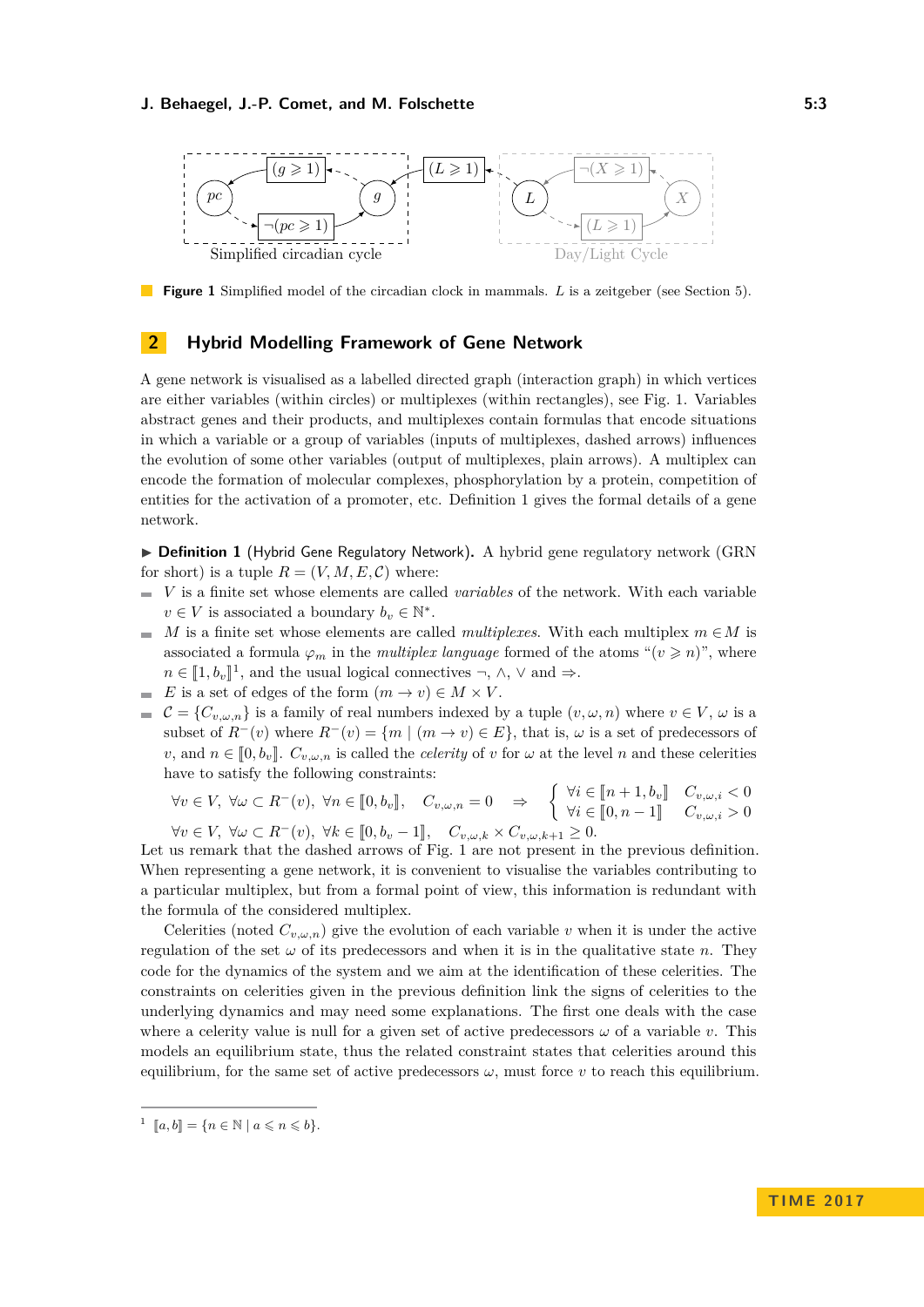#### **5:4 Constraint Identification Using Modified Hoare Logic**

As a consequence, there is a single null celerity at most for a given couple of *v* and  $\omega$ . If, on the other hand, no celerity is null for these  $v$  and  $\omega$ , a consequence of the second constraint is that they are all of the same sign. This models that *v* either always decreases until full degradation or always increases up to saturation.

In the remainder of this section, we focus on the dynamics of a gene network. Definition [2](#page-3-0) introduces the hybrid states whereas Def. [3](#page-3-1) explains the crucial notion of resources of a variable in a particular state.

<span id="page-3-0"></span> $\triangleright$  **Definition 2** (State of a GRN). Let  $R = (V, M, E, C)$  be a GRN. A *hybrid state* of R is a tuple  $h = (\eta, \pi)$  where

- *n* is a function from *V* to N such that for all  $v \in V$ ,  $0 \leq \eta(v) \leq b_v$ ;
- $\blacksquare$  *π* is a function from *V* to the interval [0, 1] of real numbers.

*η* is called the *discrete state* or *qualitative state* of *h* whereas *π* is called its *fractional part*. For simplicity, we note in the sequel  $\eta_v = \eta(v)$  and  $\pi_v = \pi(v)$ . We denote *S* the set of hybrid states of *R*. When there is no ambiguity, we often use  $\eta$  and  $\pi$  without explicit mention of *h*.

Figure [2-](#page-4-0)Centre illustrates an example of hybrid state. The tuple of all fractional parts represents coordinates inside the current qualitative state.

<span id="page-3-1"></span>▶ **Definition 3** (Resources). Let  $R = (V, M, E, C)$  be a GRN and let  $v \in V$ . The satisfaction relation  $h \models \varphi$ , where  $h = (\eta, \pi)$  is a hybrid state of R and  $\varphi$  is a formula of the multiplex language, is inductively defined as follows:

■ If *ϕ* is the atom  $(v \ge n)$  with  $n \in [1, b_v]$ , then  $h \models φ$  iff  $η_v \ge n$ ;

The usual meaning of the logical connectives is used.

The set of *resources* of a variable *v* at a state *h* is defined by:  $\rho(h, v) = \{m \in R^-(v) \mid h \models \varphi_m\},\$ that is, the multiplexes that are predecessors of  $v$  and whose formula is satisfied.

We note that the set  $\rho(h, v)$  only depends on the discrete state of *h*: all hybrid states having the same discrete part thus have the same resources. Indeed, inside a discrete state *η*, the dynamics of  $v$  is controlled in the same manner, thus the celerity is the same for all states  $h = (\eta, \pi)$ , that is:  $C_{v,\rho(h,v),\eta_v}$ . By abuse of language, we also use the notation  $\rho(\eta, v)$ . From this celerity, and given a particular hybrid state, one can compute the touch delay (Def. [4\)](#page-3-2) of each variable, which measures the time necessary for the variable to reach a border of the discrete state.

<span id="page-3-2"></span> $\triangleright$  **Definition 4** (Touch Delay). Let  $R = (V, M, E, C)$  be a GRN, *v* be a variable of *V* and  $h = (\eta, \pi)$  be a hybrid state. We note  $\delta_h(v)$  the *touch delay* of *v* in *h* for reaching the border of the discrete state. More precisely,  $\delta_h$  is the function from *V* to  $\mathbb{R}^+ \cup \{+\infty\}$  defined by:

- If  $C_{v,\rho(h,v),\eta_v} = 0$  then  $\delta_h(v) = +\infty;$
- If  $C_{v,\rho(h,v),\eta_v} > 0$  (resp.  $< 0$ ) then  $\delta_h(v) = \frac{1-\pi_v}{C_{v,\rho(h,v),\eta_v}}$  (resp.  $\frac{-\pi_v}{C_{v,\rho(h,v),\eta_v}}$ ).

Nevertheless, reaching the border of a discrete state is not sufficient to go beyond the frontier: there may be no other qualitative level beyond the border (we call such a border an external wall) or the celerity in the neighbour state may be of the opposite sign (internal wall), as given in Def. [5.](#page-3-3)

<span id="page-3-3"></span>**► Definition 5** (External and Internal Walls). Let  $R = (V, M, E, C)$  be a GRN, let  $v \in V$  be a variable and  $h = (\eta, \pi)$  a hybrid state.

**1.** *v* is said to *face an external wall* at state *h* if:

 $((C_{v,\rho(h,v),\eta_v} < 0) \wedge (\eta_v = 0)) \vee ((C_{v,\rho(h,v),\eta_v} > 0) \wedge (\eta_v = b_v))$ .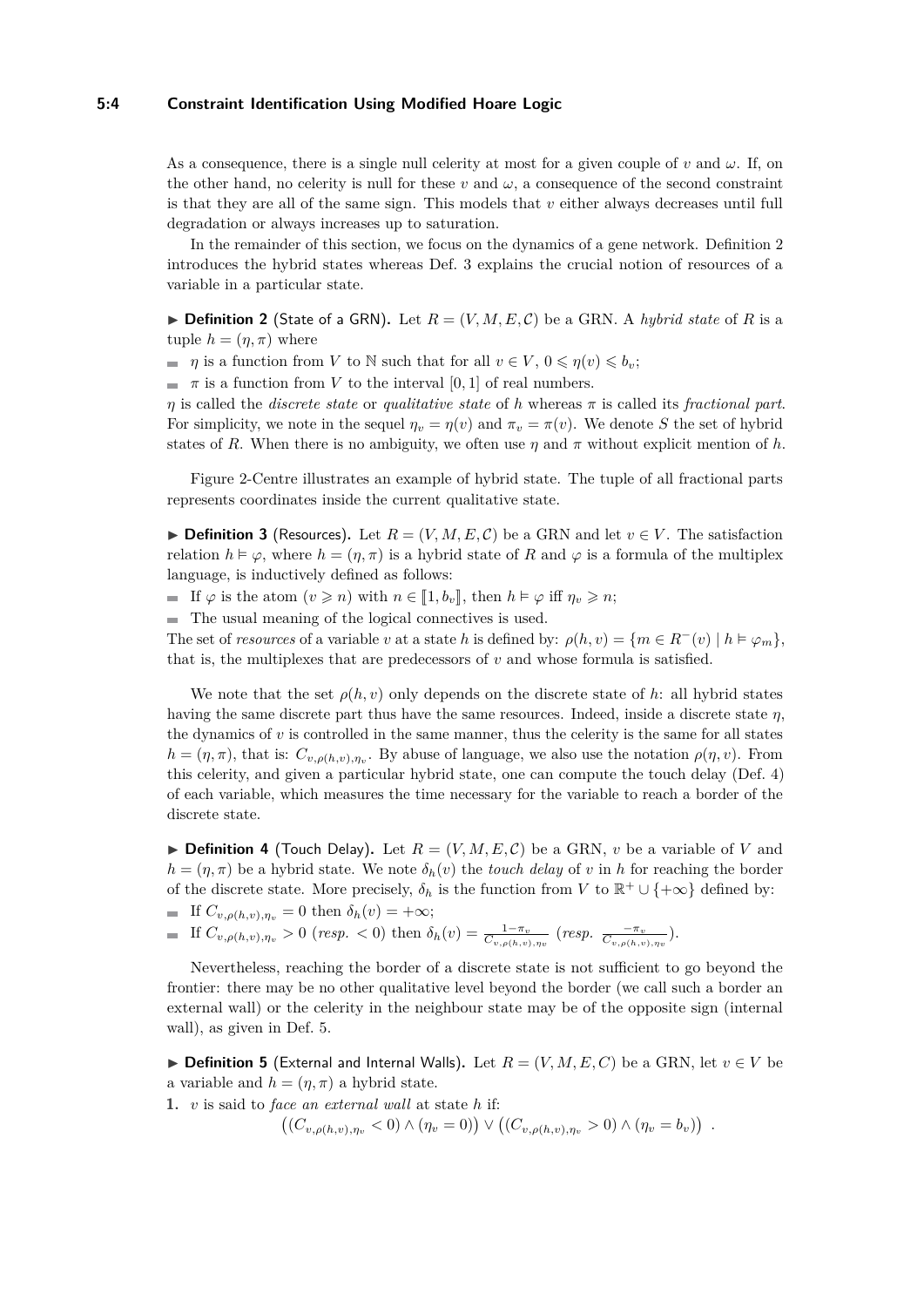<span id="page-4-0"></span>

**Figure 2 Continuous transitions.** Inside each state, a continuous transition  $(h_0 \rightarrow h'_0)$  goes from the initial point  $h_0$  to the unique point  $h'_0$  from which a discrete transition takes place  $(h'_0 \to h_1)$ . Left: The celerity vector allows, without sliding mode, the trajectory to directly reach a border which is crossed. **Center:** From  $h'_0$  two possible discrete transitions can occur:  $h'_0 \to h_1$  or  $h'_0 \to h_2$ . Moreover  $(\pi_q, \pi_{pc})$  corresponds to the fractionnal coordinates of a hybrid state *h* along the path. **Right:** The grey zone depicts an external or internal wall. The only possible discrete transition is  $h'_0 \to h_1$ .

**2.** Let  $h' = (\eta', \pi')$  be another hybrid state s.t.  $\eta'_v = \eta_v + \text{sgn}(C_{v,\rho(h,v),\eta_v})$  and  $\eta'_u = \eta_u$  for all  $u \neq v$ . Variable *v* is said to *face an internal wall* at state *h* if  $\text{sgn}(C_{v,\rho(h,v),\eta_v}) \times$  $sgn(C_{v,\rho(h',v),\eta'_{v}}) = -1$ , where sgn is the classical sign function.

We note  $\mathbf{s}v(h)$  the set of *sliding variables*, that is, variables that face an internal or external wall in the qualitative state of *h*.

We note that a sliding variable  $v \in s\mathsf{v}(h)$  may not be actually sliding if it has not reached its border yet. However, if in addition  $\delta_h(v) = 0$ , then *v* is located on an internal wall or external wall. In this case, its fractional part cannot evolve anymore in the current qualitative state (see Fig. [2-](#page-4-0)Right where variable *g* reaches an external wall). We introduce the notion of first changing variables in Def. [6](#page-4-1) which are the first variables able to change their discrete levels.

<span id="page-4-1"></span>**Definition 6** (First Changing Variables). Let  $R = (V, M, E, C)$  be a GRN and  $h = (\eta, \pi)$ be a hybrid state. The set of *first changing variables* is defined by:

$$
first(h) = \{v \in V \setminus sv(h) \mid \delta_h(v) \neq +\infty \land \forall u \in V \setminus sv(h), \delta_h(u) \geq \delta_h(v)\} .
$$

Moreover,  $\delta_h^{\text{first}}$  denotes the time spent in the qualitative state of *h* when starting from *h*: for any  $v \in \text{first}(h)$ ,  $\delta_h^{\text{first}} = \delta_h(v)$ , or  $\delta_h^{\text{first}} = +\infty$  if first $(h) = \emptyset$ .

The set first $(h)$  represents the set of variables whose qualitative coordinates can change first. If a variable is on an external or internal wall, it cannot evolve as long as other variables do not change, thus: first $(h) \cap s\mathsf{v}(h) = \emptyset$ . Similarly, if the celerity of *v* in the current state is null, its qualitative value cannot change because of an infinite touch delay.

Figure [2](#page-4-0) illustrates several evolutions of a gene network. From a particular hybrid state *h*0, the dynamics alternates continuous transitions (within the discrete state) and discrete transitions (when changing the discrete state). When the trajectory reaches an external or internal wall (see Fig. [2-](#page-4-0)Right), the variable slides along the wall only if the celerity of some other variable can drive the trajectory in such a direction. This description leads to the following definition.

**Definition 7** (Hybrid State Space). Let  $R = (V, M, E, C)$  be a GRN. We note  $\mathcal{R} =$ (*S, cT, dT*) the *hybrid state space* of *R* where *S* is the set of hybrid states, and *cT* (resp. *dT*) is the set of *continuous* (resp. *discrete*) *transitions*: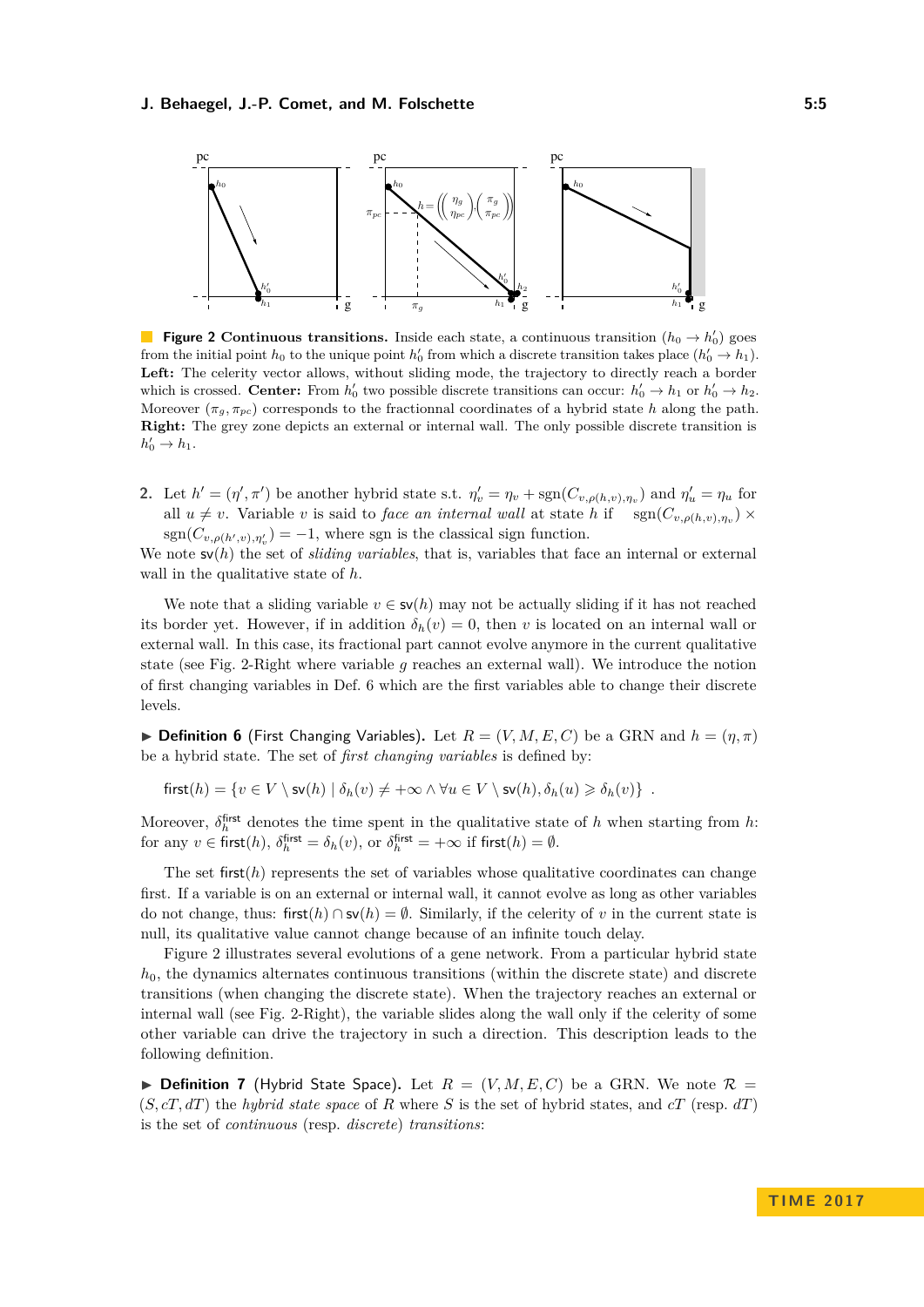#### **5:6 Constraint Identification Using Modified Hoare Logic**

<span id="page-5-1"></span>**1.** There exists a continuous transition in *cT* from state  $h = (\eta, \pi)$  to state  $h' = (\eta', \pi')$  iff: **a.** Either first( $h$ )  $\neq \emptyset$  and there exists a variable  $v \in$  first( $h$ ) such that:

**i.**  $\delta_h(v) \neq 0$ , where  $\delta_h(v)$  is called the *duration* of the (continuous) transition,

$$
\begin{aligned}\n\text{ii. } \ \eta' &= \eta \quad \text{and} \quad \pi'_u = \left\{ \begin{array}{l} 0 \text{ if } C_{u,\rho(h,u),\eta_u} < 0 \\
1 \text{ if } C_{u,\rho(h,u),\eta_u} > 0 \end{array} \right. \\
\text{for all } u \in (\text{first}(h) \cup \sigma) \\
\text{where } \sigma &= \{x \in \text{sv}(h) \mid \delta_h(x) \leqslant \delta_h^{\text{first}}\},\n\end{aligned}
$$

**iii.**  $\forall z \in V \setminus (\text{first}(h) \cup \sigma)$ , then  $\pi'_z = \pi_z + \delta_h(v) \times C_{z, \rho(h, z), \eta_z}$ .

- **b.** Or first( $h$ ) =  $\emptyset$  (meaning that each variable *v* either reaches an equilibrium state:  $C_{v,\rho(h,v),\eta_v} = 0$ ; or faces a wall:  $v \in \mathsf{sv}(h)$  and:
	- **i.**  $\forall v \in \text{sv}(h), \pi_v' = \begin{cases} 0 & \text{if } C_{v,\rho(h,v),\eta_v} < 0 \\ 1 & \text{if } C_{v,\rho(h,v),\eta_v} > 0 \end{cases}$ 1 if  $C_{v,\rho(h,v),\eta_v} > 0$
	- **ii.**  $\forall u \notin \mathsf{sv}(h), \pi'_u = \pi_u \text{ (since in this case } C_{u,\rho(h,u),\eta_u} = 0).$
- **2.** There exists a discrete transition in *dT* from state  $h' = (\eta', \pi')$  to state  $h'' = (\eta'', \pi'')$  iff there exists a variable  $v \in \text{first}(h')$  such that:

**a.**  $\delta_{h'}(v) = 0$ , where  $\delta_{h'}(v)$  is called the *duration* of the (discrete) transition,

**b.** 
$$
\eta''_v = \eta'_v + \text{sgn}(C_{v,\rho(h',v),\eta'_v})
$$
 and  $\pi''_v = \begin{cases} 0 \text{ if } C_{v,\rho(h',v),\eta'_v} > 0 \\ 1 \text{ if } C_{v,\rho(h',v),\eta'_v} < 0 \end{cases}$ 

**c.**  $\forall u \in V \setminus \{v\}, \eta''_u = \eta'_u \text{ and } \pi''_u = \pi'_u.$ 

The states from which there do not exist any transitions (discrete or continuous) are called **steady states**.

The continuous transitions lead to the last hybrid state inside the current discrete state, at which point a qualitative change can happen. The *instantaneous* discrete transitions make the system evolve, as soon as the system can (that is, when  $\delta_{h'}(v) = 0$ ), into the next qualitative state by going through a border. These two different kinds of transitions can be observed on Fig. [3](#page-8-0) where the discrete transitions are in dotted lines and the continuous transitions are in plain lines. Let us remark that there is a unique continuous transition starting at a given hybrid state. Indeed, assuming that there exist two continuous transitions  $h \to h_1$  and  $h \to h_2$  from the same hybrid state h, the item [1](#page-5-1) of the previous definition leads to the equality  $h_1 = h_2$  regarding the ends of the continuous transitions (whatever the value of the set first(*h*)).

Let us notice that the defined linear hybrid automata leads to an undeterministic behaviour: when the celerity vector allows the trajectory to reach more than one border at the same time, several discrete transitions can be considered (see Fig. [2-](#page-4-0)Center). Some of these discrete transitions can be forbidden in case of internal wall.

# <span id="page-5-0"></span>**3 Hybrid Hoare Logic**

This section is dedicated to the presentation of the Hoare logic adapted to our hybrid formalism. Hoare logic is based on Hoare triples noted {*Pre*} *p* {*Post*} meaning that if a program *p* is executed from a state satisfying a precondition *Pre*, then after execution, the postcondition *Post* is true. In our case, the program *p* is replaced by a biological trace characterising biological knowledge on the chronometrical qualitative behaviour of the system.

For this, we define the property language used for pre- and postconditions in Subsec. [3.1](#page-6-0) and the path language used to describe observed traces in Subsec. [3.2.](#page-6-1) Then, Hoare logic is defined using these languages and we give in Subsec. [3.3](#page-7-0) an adaptation of the weakest precondition calculus, that is, the computation of the weakest (the most general) precondition that makes the trace possible and such that the postcondition *Post* is satisfied afterwards.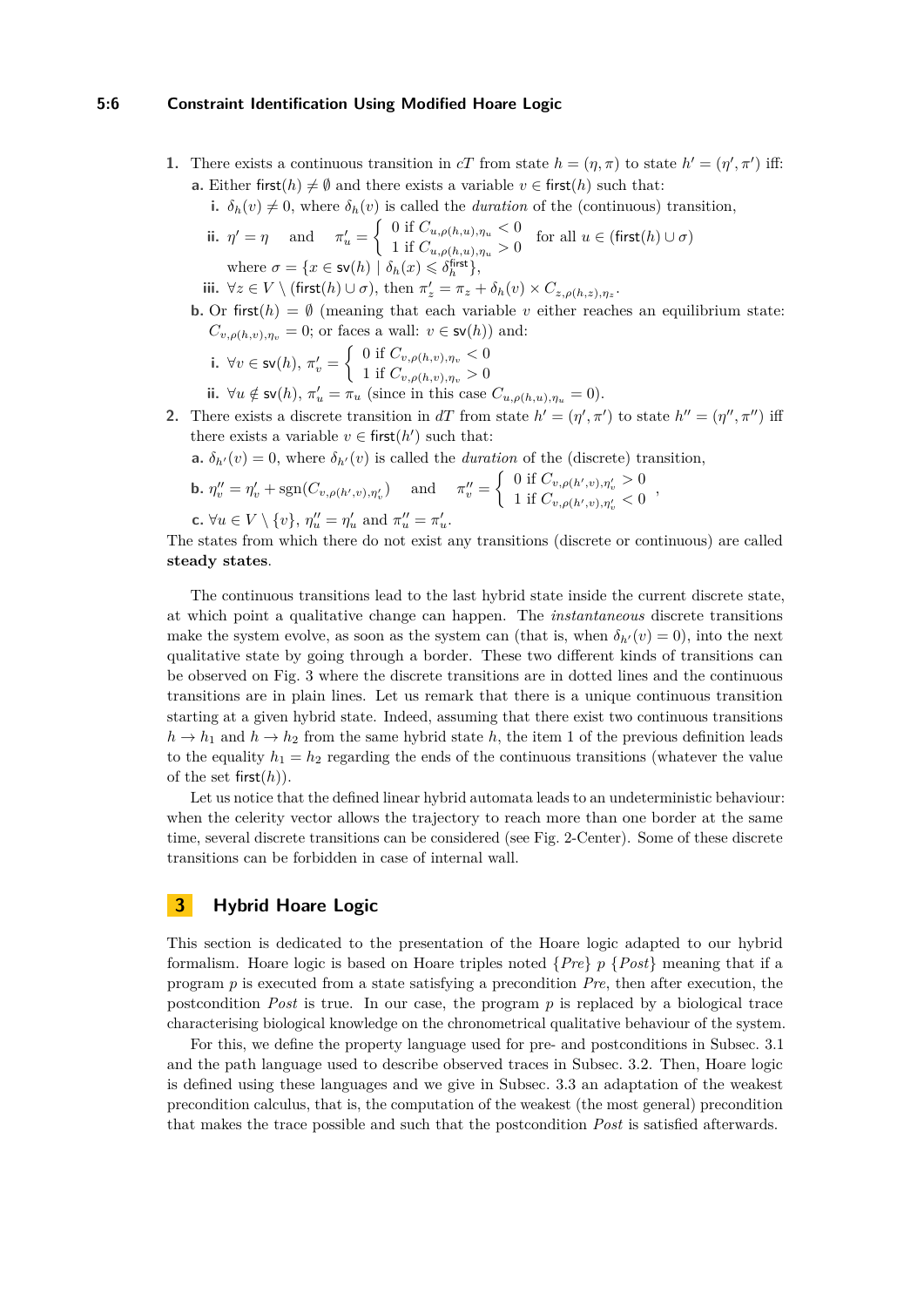In the rest of this section, we denote by  $\Box$  any of the usual comparison symbols on integers or real numbers:  $\langle , \leq, \rangle, \geq, =, \neq$ .

### <span id="page-6-0"></span>**3.1 Property Language**

We first define the property language describing pre- and postconditions.

**IDEFINITION 8** (Property Language  $\mathcal{L}_C$ ). The *terms* of the property language  $\mathcal{L}_C$  are inductively defined as follows:

- A *discrete term* is a variable  $\eta_u$  with  $u \in V$ , or a constant of N;
- A *continuous term* is a variable  $\pi_u$  or  $\pi'_u$  with  $u \in V$ , or  $C_{u,\omega,n}$  with  $u \in V$ ,  $\omega \subset R^-(u)$  $\overline{\phantom{a}}$ and  $n \in [0, b_u]$ , or a constant of R;
- The connectives +, −, × and */* create new terms by composition, the latter being only valid for continuous terms. We use their usual semantics.

*Discrete atoms* are of the form  $n \square n'$  where *n* and *n'* are discrete terms and *continuous atoms* are of the form  $f \square f'$  where  $f$  and  $f'$  are continuous terms.

The *discrete conditions* are defined by:  $D := a_d | \neg D | D \wedge D | D \vee D$  where  $a_d$  is a discrete atom.

The *hybrid conditions* are defined by:  $H := a_d | a_c | \neg H | H \wedge H | H \vee H$  where  $a_d$ and *a<sup>c</sup>* are respectively a discrete atom and a continuous one.

A *property* is a couple (*D, H*) formed by a discrete and a hybrid condition. All such couples  $(D, H)$  form the *property language*  $\mathcal{L}_C$ .

A hybrid state *h* satisfies a property  $\varphi = (D, H) \in \mathcal{L}_C$  iff both *D* and *H* hold in *h*, by using the usual meaning of the connectives; in this case, we note  $h \models \varphi$ .

### <span id="page-6-1"></span>**3.2 Path Language**

The path language given in Def. [12](#page-7-1) takes the role of an imperative program in a Hoare triple by describing a biological behaviour. Such a path consists in explicit discrete transitions as given in Def. [9,](#page-6-2) but also in continuous transitions described by duration and some information, see Def. [10.](#page-6-3) The characterisation of continuous transitions is based on two kinds of atoms:  $C_v \square c$  constrains the value of the current celerity of *v*, and slide(*v*) constrains *v* to slide.

<span id="page-6-2"></span>▶ **Definition 9** (Discrete Path Atom). The *(discrete) path atoms* are defined by: *dpa* :==  $v+ | v-$  where  $v \in V$  is a variable name.

For any states  $h = (\eta, \pi)$  and  $h' = (\eta', \pi')$ , the transition  $h \stackrel{v+}{\longrightarrow} h'$  (resp.  $h \stackrel{v-}{\longrightarrow} h'$ ) is satisfied iff there exists a discrete transition from *h* to *h'* so that  $\eta'_v = \eta_v + 1$  (resp.  $\eta'_v = \eta_v - 1$ ).

In the following, if  $v \in V$  is a variable,  $v \pm$  refers indistinctly to  $v +$  or  $v -$ .

<span id="page-6-3"></span> $\triangleright$  **Definition 10** (Assertion Language  $\mathcal{L}_A$ ). The *assertion language*  $\mathcal{L}_A$  is defined by the following grammar:

*a* :==  $\top$  |  $C_v$   $\Box$  *c* | slide(*v*) | slide<sup>+</sup>(*v*) | slide<sup>−</sup>(*v*) | ¬*a* | *a* ∧ *a* | *a* ∨ *a* where  $v \in V$  is a variable name and  $c \in \mathbb{R}$  is a real number.

A couple  $(\Delta t, a) \in \mathbb{R}^+ \times \mathcal{L}_A$  of a non-negative real number and an element of the assertion language is called an *assertion couple*.

The following definition gives the semantics of such assertion couples. From an informal point of view, for any states  $h = (\eta, \pi)$  and  $h' = (\eta, \pi')$  in the same qualitative state  $\eta$ , the continuous transition  $h \to h'$  satisfies the assertion couple  $(\Delta t, a)$  if the continuous transition exists and if it lasts  $\Delta t$  units of time and it respects the assertion *a*:  $\top$  is always true;  $C_v \square c$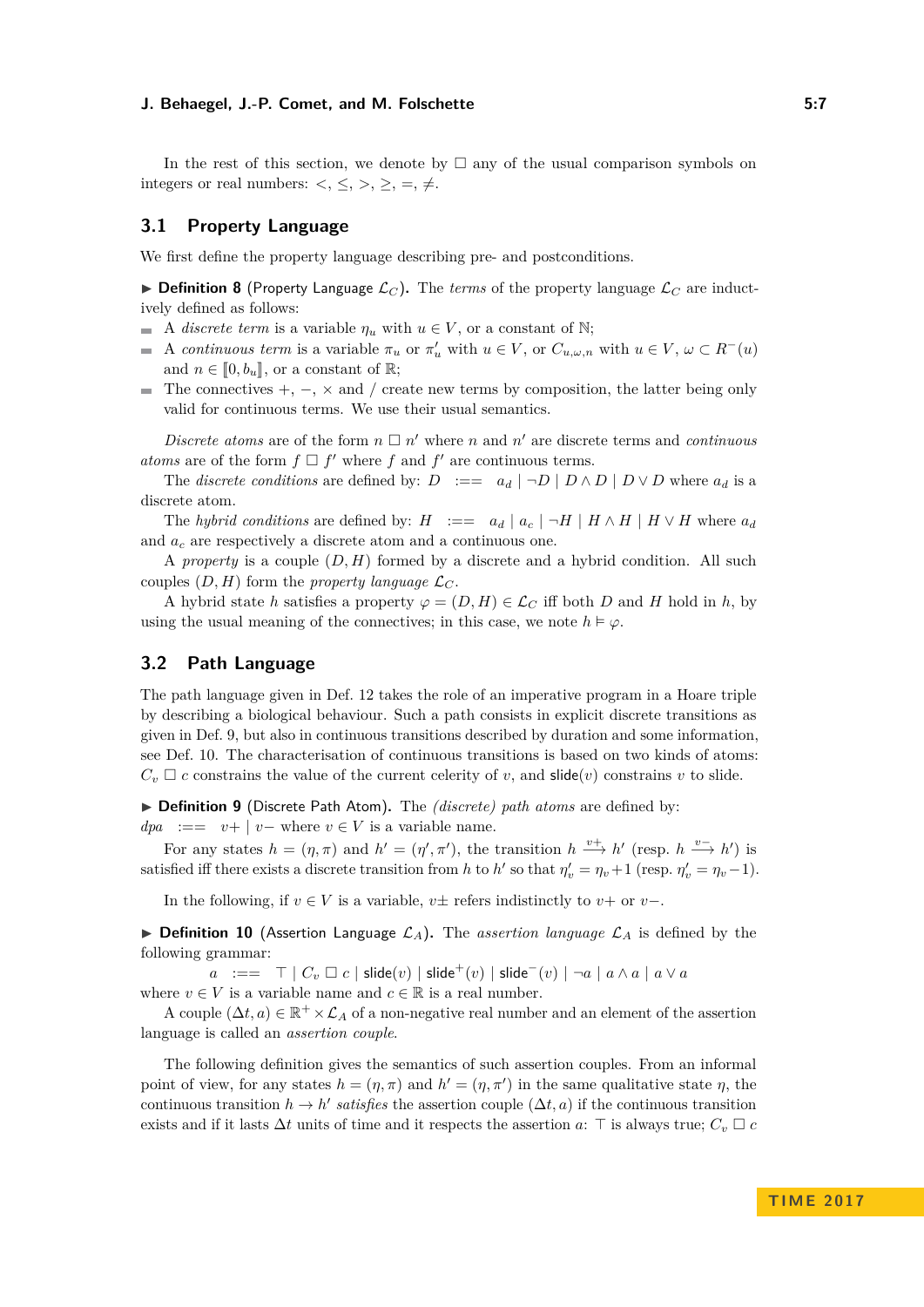#### **5:8 Constraint Identification Using Modified Hoare Logic**

is satisfied iff  $C_{v,\rho(h,v),\eta_v} \square c$  where  $C_{v,\rho(h,v),\eta_v}$  is the celerity of *v* in the current qualitative state; slide<sup>+</sup>(*v*) (resp. slide<sup>-</sup>(*v*)) is satisfied iff *v* faces and reaches a wall at the top of the domain (resp. at the bottom); slide(*v*) is a shorthand for slide<sup>+</sup>(*v*)  $\vee$  slide<sup>-</sup>(*v*); and logical connectives have their usual meanings. We note indifferently  $(h, h') \models (\Delta t, a)$  or  $h \stackrel{(\Delta t, a)}{\longrightarrow} h'$ .

Regarding Def. [10,](#page-6-3) the special case where  $\Delta t$  equals 0 characterises a situation where the system enters a qualitative state in a "corner" and no continuous transition is required between two successive discrete transitions.

<span id="page-7-3"></span>**► Definition 11** (Semantics of the Assertion Couple  $(\Delta t, a)$ ). Let us consider a hybrid state  $h = (\eta, \pi)$  and the unique continuous transition starting from *h* and ending in  $h' = (\eta, \pi')$ . The satisfaction relation between the continuous transition  $h \longrightarrow h'$  and an assertion couple  $(\Delta t, a) \in \mathbb{R}^+ \times \mathcal{L}_A$  is noted  $(h, h') \models (\Delta t, a)$ , by overloading of notation, and is defined as follows:

- If  $a \equiv \top$ ,  $(h, h') \models (\Delta t, a)$  iff  $\delta_h^{\text{first}} = \Delta t$ .
- If *a* is of the form  $(C_u \square c)$ ,  $(h, h') \models (\Delta t, a)$  iff  $\delta_h^{\text{first}} = \Delta t$  and  $(C_{u, \rho(h, u), \eta_u} \square c)$ .
- If *a* is of the form  $\text{slide}(v)$ ,  $(h, h') \models (\Delta t, a)$  iff  $\delta_h^{\text{first}} = \Delta t$  and  $\delta_h(v) < \delta_h^{\text{first}}$ .
- If *a* is of the form slide<sup>+</sup>(*v*) (resp. slide<sup>-</sup>(*v*)), (*h*, *h'*)  $\models$  ( $\Delta t$ , *a*) iff  $\delta^{\text{first}}_h = \Delta t$  and  $\delta_h(v) < \delta^{\text{first}}_h$  $\blacksquare$ and  $C_{v,\rho(h,v),\eta_v} > 0$  (resp.  $C_{v,\rho(h,v),\eta_v} < 0$ ).
- If *a* is of the form  $\neg a'$ ,  $(h, h') \models (\Delta t, a)$  iff  $\delta_h^{\text{first}} = \Delta t$  and  $(h, h') \not\models (\Delta t, a')$ .
- If *a* is of the form  $a' \wedge a''$  (resp.  $a' \vee a''$ ),  $(h, h') \models (\Delta t, a)$  iff  $(h, h') \models (\Delta t, a')$  and (resp. or)  $(h, h') \models (\Delta t, a'').$
- <span id="page-7-1"></span> $\triangleright$  **Definition 12** (Path Language  $\mathcal{L}_P$ ). The *(discrete)* paths are defined by:

*p* :== ε | (Δ*t, a, v*±) | *p* ; *p* 

where  $(\Delta t, a)$  is an assertion couple and  $v\pm$  is a discrete path atom. The semantics of a path *p* is given by the binary relation  $\stackrel{p}{\longrightarrow}$  between states defined by:

- If  $p = \varepsilon$ , then  $h_1 \xrightarrow{p} h_2$  iff  $h_1 = h_2$ ;
- If  $p = (\Delta t, a, v \pm)$ , then  $h_1 \stackrel{p}{\longrightarrow} h_2$  iff there exists a state  $h'_1$  s.t.  $h_1 \stackrel{(\Delta t, a)}{\longrightarrow} h'_1$  and  $h'_1$  $\stackrel{v\pm}{\longrightarrow} h_2$ ; If  $p \equiv p_1; p_2$ , then  $h_1 \stackrel{p}{\longrightarrow} h_2$  iff there exists a state  $h_3$  s.t.  $h_1 \stackrel{p_1}{\longrightarrow} h_3$  and  $h_3 \stackrel{p_2}{\longrightarrow} h_2$ . A path containing only (∆*t, a, v*±) is called an *elementary path*.

The path language allows the modeller to express experimental biological traces as sequences of elementary paths. The next section shows how such information can be formally taken into account in order to help the identification of celerities compatible with such paths.

### <span id="page-7-0"></span>**3.3 Hoare Triples and Weakest Precondition**

We are now able to give the definition (Def. [13\)](#page-7-2) of a Hoare triple in the scope of our hybrid formalism which is a natural extension of the classical definition. Figure [3](#page-8-0) gives an example of a valid Hoare triple.

<span id="page-7-2"></span>▶ **Definition 13** (Hybrid Hoare Triples). A Hoare triple for a given GRN is an expression of the form {*Pre*} *p* {*Post*} where *Pre* and *Post*, called *precondition* and *postcondition* respectively, are properties of  $\mathcal{L}_C$ , and *p* is a path from  $\mathcal{L}_P$ . A Hoare triple  $\{Pre\}$  *p*  $\{Post\}$  is *satisfied* iff for all state  $h_1 \vDash Pre$ , there exists another state  $h_2$  so that  $h_1 \xrightarrow{p} h_2$  and  $h_2 \vDash Post$ .

Now that the semantics of this new Hoare logic is defined, we aim at adapting the weakest precondition calculus as proposed by Dijkstra [\[6\]](#page-14-15) to our hybrid framework (Def. [14\)](#page-8-1).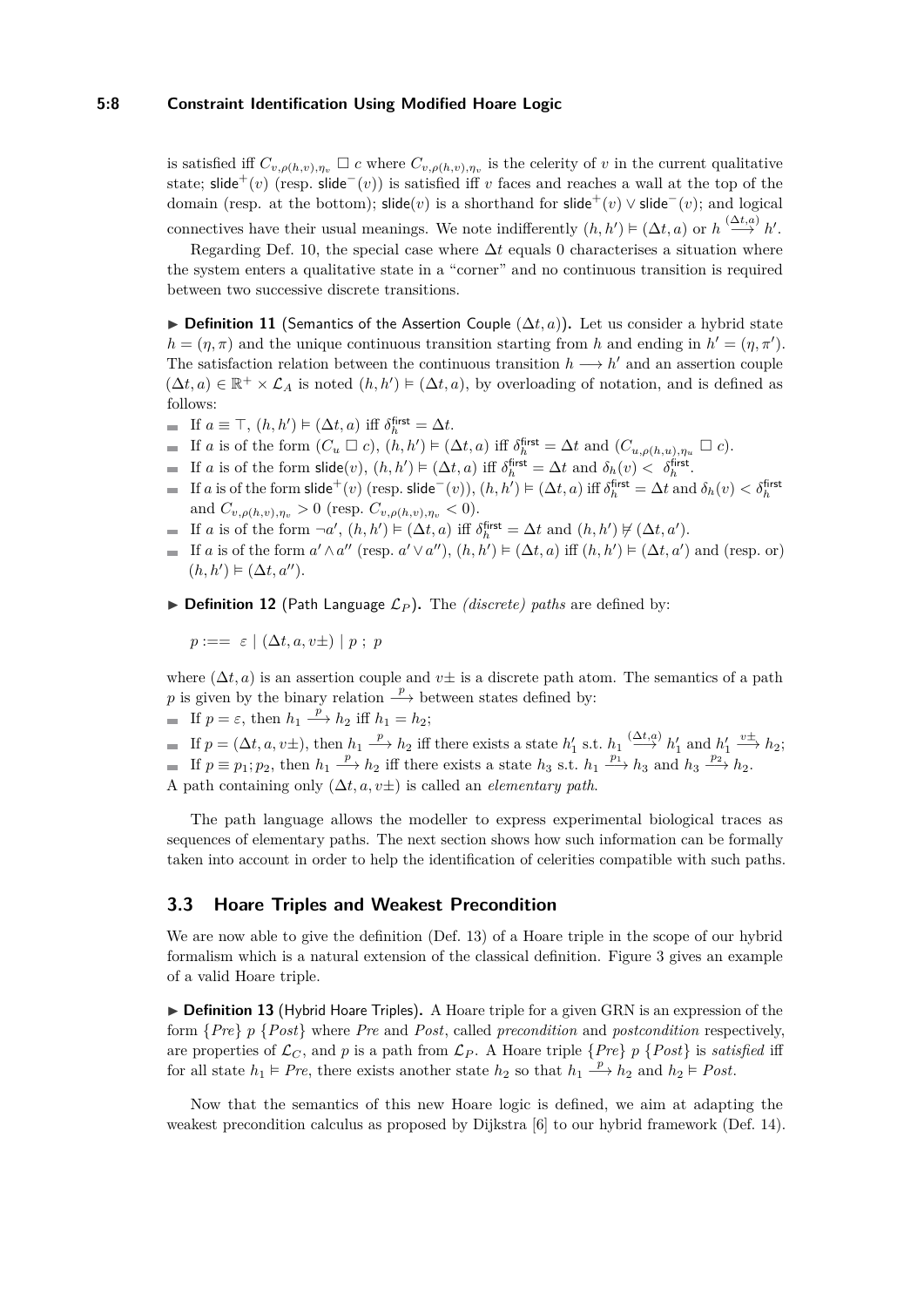<span id="page-8-0"></span>

**Figure 3 Hoare triple example:**  $\{PreC\} (\Delta_t^1, \top, g+) \{PostC\}$ . Starting from the hybrid state  $h_1 \models PreC$ , and considering the path in bold line, it is possible to chain a continuous transition  $(h_1 \to h'_1)$  of duration  $\Delta_t^1$  and a discrete transition  $(h'_1 \to h_2)$  leading to a  $h_2 \vDash PostC$ : this Hoare triple is therefore satisfied.

Edsger Dijkstra introduced a *predicate transformer semantics*: the semantics of an imperative programming language is defined by assigning to each instruction in this language a corresponding predicate transformer. For each elementary instruction *EI* of the imperative programming language, the weakest precondition of *EI* is a function mapping any postcondition *Post* to a precondition *Pre*. Actually, this function returns the weakest precondition on the initial state ensuring that the execution of *EI* terminates in a final state satisfying *Post*. For each sequential imperative program "*P*;*EI*" whose last instruction is *EI*, and for each postcondition *Post*, the predicate transformer of *EI* allows us to first determine the weakest precondition just before the last instruction and by iterating the same process, it becomes possible to determine the weakest precondition of the whole imperative program (loops are treated in a particular way with the help of *invariants*).

In our setting, the same approach leads to build the minimal constraints on the celerities insuring that starting from a state satisfying the precondition *Pre*, the model exhibits the known path  $p$  (corresponding to a biological trace) leading to a state satisfying the postcondition *Post*. Each constraint depends on each elementary path which is defined by the time ∆*t* spent in the current qualitative state, the assertion *a* and the discrete path atom *v*±. Each elementary path takes the role of an elementary instruction.

<span id="page-8-1"></span>**• Definition 14** (Weakest Precondition). Let p be a path program and  $Post = (D, H<sub>f</sub>)$  be a post-condition parameterized by a final state index *f*. The *weakest precondition* attributed to *p* and *Post* is a property:  $\mathsf{WP}_f^i(p, Post) \equiv (D', H'_{i,f})$ , parameterized by a fresh initial state index  $i$  and the same final state  $f$ , and whose value is recursively defined by:

- If  $p = \varepsilon$  is the empty sequence program, then  $D' \equiv D$  and  $H'_{i,f} \equiv H_f$ ;
- If  $p = (\Delta t, a, v+)$  is an atom, with  $v \in V$ :

$$
= D' \equiv D[\eta_v \backslash \eta_v + 1],
$$

$$
\hspace{0.1 cm} = \hspace{0.1 cm} H_{i,f}' \equiv H_f[\eta_v \backslash \eta_v + 1] \wedge \Phi_v^+(\Delta t) \wedge \mathcal{F}(\Delta t) \wedge \neg \mathcal{W}_v^+ \wedge \mathcal{A}(\Delta t,a) \wedge \mathcal{J}_v;
$$

- If  $p = (\Delta t, a, v-)$  is an atom, with  $v \in V$ :
	- $D' \equiv D[\eta_v \backslash \eta_v 1],$

$$
= H'_{i,f} \equiv H_f[\eta_v \backslash \eta_v - 1] \wedge \Phi_v^-(\Delta t) \wedge \mathcal{F}(\Delta t) \wedge \neg \mathcal{W}_v^- \wedge \mathcal{A}(\Delta t, a) \wedge \mathcal{J}_v;
$$

If  $p = p_1$ ;  $p_2$  is a concatenation of programs:

$$
\mathsf{WP}_f^i(p_1; p_2, Post) \equiv \mathsf{WP}_m^i(p_1, \mathsf{WP}_f^m(p_2, Post))
$$

which is parameterized by a fresh intermediate state index *m*;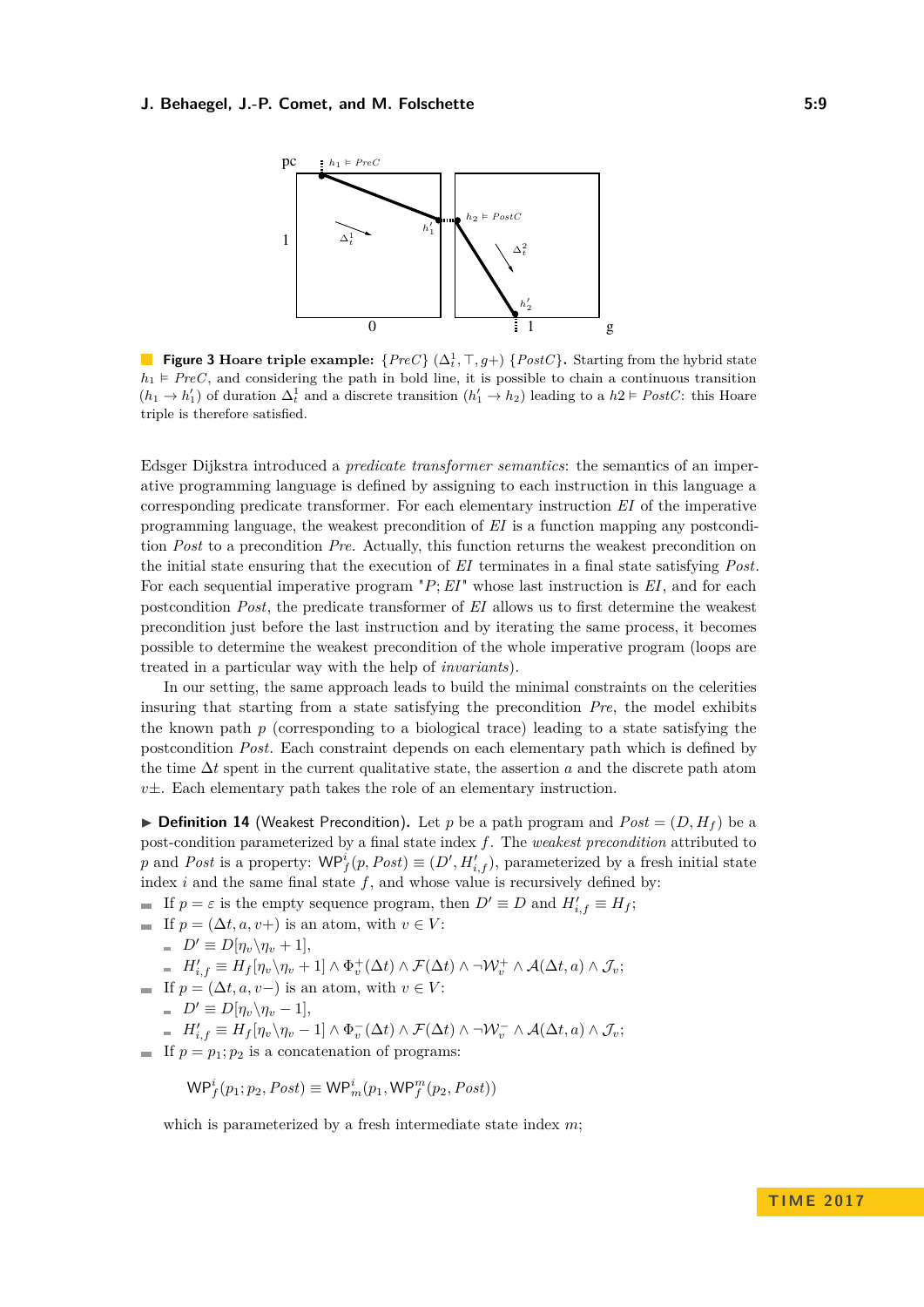#### **5:10 Constraint Identification Using Modified Hoare Logic**

where  $\Phi_v^+(\Delta t)$ ,  $\Phi_v^-(\Delta t)$ ,  $\mathcal{W}_v^+$ ,  $\mathcal{W}_v^-$ ,  $\mathcal{F}(\Delta t)$ ,  $\mathcal{A}(\Delta t, a)$  and  $\mathcal{J}_v$  are sub-properties detailed in Appendix [A.](#page-15-0)

We note that in the cases corresponding to atoms  $p = (\Delta t, a, v\pm)$ , the formula  $H'_{i,j}$ contains  $H_f$  with substitutions, in conjunction with  $\Phi_v^{\pm}(\Delta t)$ ,  $\neg \mathcal{W}_v^{\pm}$ ,  $\mathcal{F}(\Delta t)$ ,  $\mathcal{A}(\Delta t, a)$  and  $\mathcal{J}_v$ , which makes the weakest precondition of a sequence of instructions very big and difficult to compute or analyse by hand. Nevertheless, each of the previous subformulas corresponds to a condition which has to be met to allow the execution of an atomic instruction  $(\Delta t, a, v\pm)$ :  $\blacksquare$ The sign of the celerity of *v* in the current state is given by  $v\pm$ ;

- Traversing the qualitative state lasts  $\Delta t$  units of time  $(\Phi_v^{\pm}(\Delta t));$
- $\equiv$ There is no internal or external wall preventing *v* to increase or decrease its qualitative state  $(\neg \mathcal{W}_v^{\pm})$ ;
- All components other than first changing variables must either reach their border after *v*, or face an internal or external wall  $(\mathcal{F}(\Delta t)).$
- The assertion *a* is verified along the continuous transition  $(A(\Delta t, a))$ ;  $\sim$
- The continuous transition inside a discrete state links the fractional parts of  $v$ , its celerity m. and time spent in the current discrete state. Similarly the discrete transition indicates that the fractional parts of states before and after a discrete transition are the same except for the variable *v* changing its discrete level  $(\mathcal{J}_v)$ .

Finally, the computation of the weakest precondition for a given Hoare triple {*Pre*} *p* {*Post*} is automated using the classical backward proof strategy:

- If *p* is of the form  $(\Delta t, a, v\pm)$  or  $\varepsilon$ , then we compute the precondition.
- If  $p = p_1; p_2$  with  $p_2 = (\Delta t, a, v_{\pm}),$  we compute the precondition before  $p_2$  and we iterate for path  $p_1$  (we never consider  $p_2$  as  $\varepsilon$ ).

These two items are mutually exclusive which means that the proof strategy generates a unique proof tree.

An implementation of this weakest precondition calculus has been realised<sup>[2](#page-9-1)</sup>. Section [5](#page-11-0) details its result on a model of the circadian clock and before that, next section gives the theorem of its soundness.

# <span id="page-9-0"></span>**4 Soundness of the Hybrid Hoare Logic**

# <span id="page-9-2"></span>**4.1 Inference Rules and Axioms**

The considered Hoare logic for hybrid gene regulatory networks is defined by the following inference rules:

**Incrementation rule:**  $D[\eta_v \backslash \eta_v + 1]$  $\left\{ \begin{matrix} H'_{i,f} \ H'_{i,f} \end{matrix} \right\} \left( \begin{matrix} 0 \ 0 \end{matrix} \right)$  $\overline{1}$ ∆*t a v*+  $\setminus$  $\overline{1}$  *D H<sup>f</sup>*  $\mathcal{L}$ **Decrementation rule:**  $D[\eta_v \backslash \eta_v - 1]$  $\left\{ \begin{matrix} H'_{i,f} \ H'_{i,f} \end{matrix} \right\} \left( \begin{matrix} \end{matrix} \right)$  $\overline{1}$ ∆*t a v*−  $\setminus$  $\overline{1}$  *D H<sup>f</sup>*  $\mathcal{L}$ 

where *v* is a variable,  $\eta_v$  its expression level, *D* (resp. *H*) the discrete (resp. hybrid) condition,  $H'_{i,f} \equiv H_f[\eta_v \setminus \eta_v + 1] \wedge \Phi_v^+(\Delta t) \wedge \mathcal{F}(\Delta t) \wedge \neg \mathcal{W}_v^+ \wedge \mathcal{A}(\Delta t, a) \wedge \mathcal{J}_v$  (Incrementation rule), or  $H'_{i,f} \equiv H_f[\eta_v \setminus \eta_v - 1] \wedge \Phi_v^-(\Delta t) \wedge \mathcal{F}(\Delta t) \wedge \neg \mathcal{W}_v^- \wedge \mathcal{A}(\Delta t, a) \wedge \mathcal{J}_v$  (Decrementation rule),

<span id="page-9-1"></span><sup>&</sup>lt;sup>2</sup> Available at: <http://www.i3s.unice.fr/~comet/DOCUMENTS/hybridisation.tar.gz>.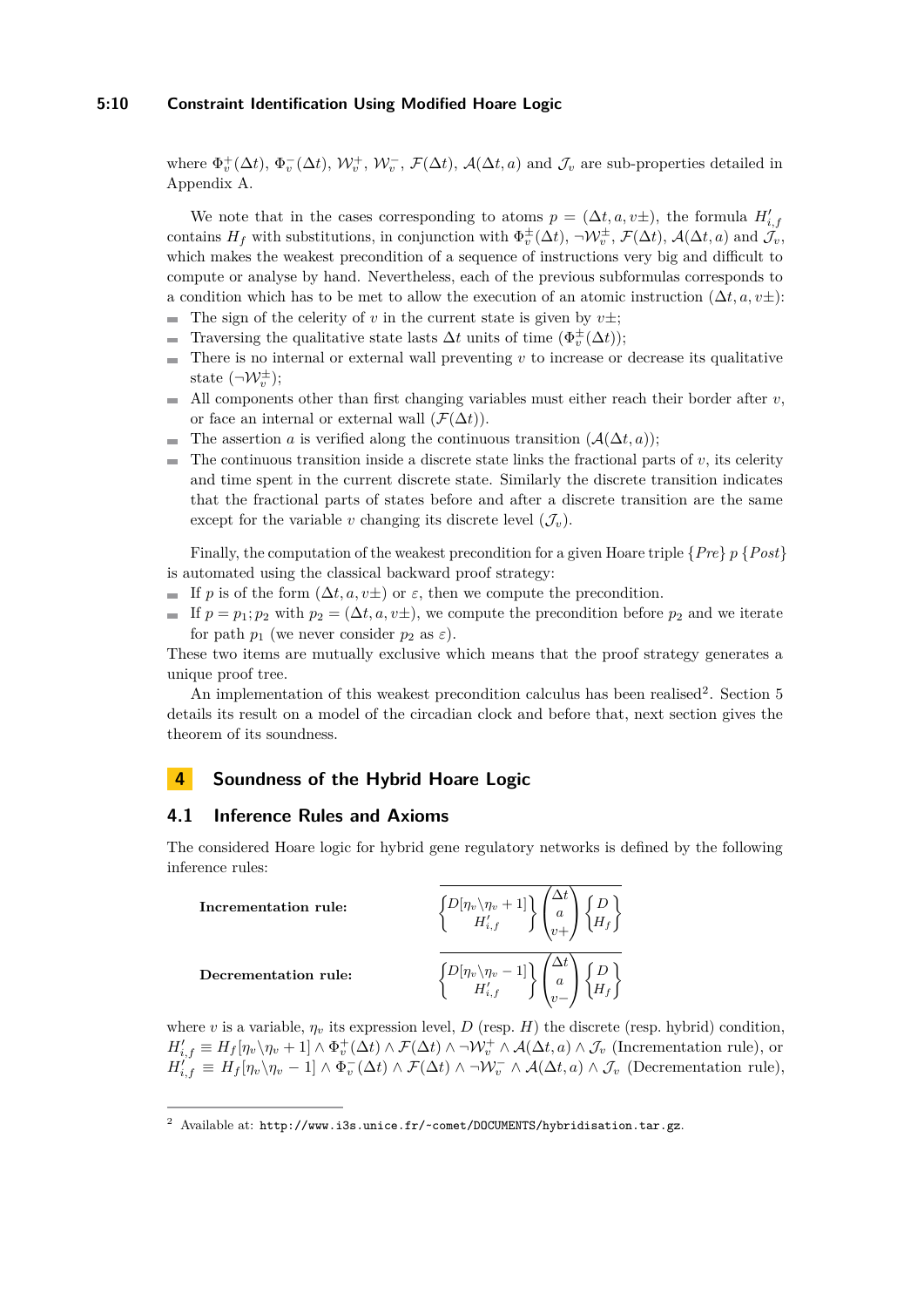#### **J. Behaegel, J.-P. Comet, and M. Folschette 6: 11** Computer 5:11

both detailed in Appendix [A,](#page-15-0) ∆*t* the time spent inside the current discrete state and *a* an assertion. The last inference rule is the sequential composition rule:

Sequential composition rule: 
$$
\frac{\{Q_1\} p_1 \{Q_3\}}{\{Q_1\} p_1; p_2 \{Q_2\}}
$$

where  $Q_1, Q_2, Q_3$  are properties of the form  $(D, H)$  having the role of pre- and postconditions, and  $p_1$  and  $p_2$  are particular paths deduced from biological experiments.

The two following axioms, based on the semantics of the hybrid model, complement the inference rules:

 $\eta_v \geq 0 \wedge \eta_v \leq b_v$  (the expression level has to be in its definition domain),

 $C_{v,\omega,\eta_v} \times C_{v,\omega,\eta_v+1} \geq 0$  (for two neighbour qualitative states, if the variable *v* is controlled by the same resources, then the celerities of *v* cannot be of opposite signs).

# **4.2 Soundness of the Hoare logic**

The following lemmas are useful for the proof of soundness. Lemma [15](#page-10-0) states that the time spent in the current discrete state is equal to the time mandatory, for the variable which changes first, to reach its border. Lemma [16](#page-10-1) expresses the fact that the truth value of a formula remains the same after a continuous transition.

<span id="page-10-0"></span>**Example 15** (Time Spent in a Discrete State). Let h be a hybrid state. If  $h \models (D_1, H_1)$  and  $H_1 \Rightarrow \Phi_v^+(\Delta t) \wedge \mathcal{F}(\Delta t)$  (resp.  $H_1 \Rightarrow \Phi_v^-(\Delta t) \wedge \mathcal{F}(\Delta t)$ ), then:  $\delta_h^{\text{first}} = \delta_h(v) = \Delta t$ .

**Proof.** Let us consider  $H_1 \Rightarrow \Phi_v^+(\Delta t) \wedge \mathcal{F}(\Delta t)$  (resp.  $H_1 \Rightarrow \Phi_v^-(\Delta t) \wedge \mathcal{F}(\Delta t)$ ). Let  $h = (\eta, \pi)$ be a hybrid state such that  $h \models (D_1, H_1)$ .

From the definition of the sub-property  $\Phi_v^+(\Delta t)$ , see Appendix [A.2,](#page-15-1) variable *v* reaches its upper border  $(\pi_v^{i'} = 1)$  and its celerity is positive  $(C_{v,\omega,n} > 0)$ . Let  $h' = (\eta, \pi')$  be the hybrid state where  $v$  first touches this border. The time spent in the current qualitative state  $\eta$ corresponds to the time necessary to reach the border where *v* changes its qualitative level. Indeed, from  $\Phi_v^+(\Delta t)$  we deduce:

$$
\pi_v^i = \pi_v^{i'} - C_{v,\omega,n} \cdot \Delta t = 1 - C_{v,\omega,n} \cdot \Delta t, \quad \text{that is,} \quad \Delta t = \frac{1 - \pi_v^i}{C_{v,\omega,n}}.
$$

From Def. [4,](#page-3-2) we have  $\Delta t = \delta_h(v)$ .

Finally, the sub-property  $\mathcal{F}(\Delta t)$ , see Appendix [A.4,](#page-16-0) expresses the fact that if a variable *u* different from *v* reaches its border before *v*, *u* faces an internal or external wall (see Appendix [A.3\)](#page-15-2). Thus, since  $\delta_h(v) = \Delta t$  and according to Def. [6,](#page-4-1) we deduce  $\delta_h^{\text{first}} = \delta_h(v) =$  $\Delta t$ .

<span id="page-10-1"></span>▶ Lemma 16 (Preservation of Formulas Evaluation Along a Continuous Transition). Let us *consider a Hoare triple*  $\{(D', H'_{i,f})\}$  *p*  $\{(D, H_f)\}$  *obtained by the weakest precondition calculus, a hybrid state*  $h = (\eta, \pi^i)$ , and finally the unique continuous transition  $h \to h'$  starting from *h.* If  $h \models (D', H'_{i,f})$ *, then*  $h' \models (D', H'_{i,f})$ *.* 

**Proof.**

- Since  $h$  and  $h'$  belong to the same discrete state, the expression levels of all variables are  $\overline{\phantom{a}}$ the same. The evaluation of  $D'$  in  $h'$  is then the evaluation of  $D'$  in  $h$ .
- The atoms of  $H'_{i,f}$  (see subformulas in Appendix A) concern either celerities or discrete  $\blacksquare$ or continuous coordinates of different points of the trajectory (entrance and arrival points in different discrete states). These points are either outside the current discrete state, or are the points  $h$  or  $h'$ .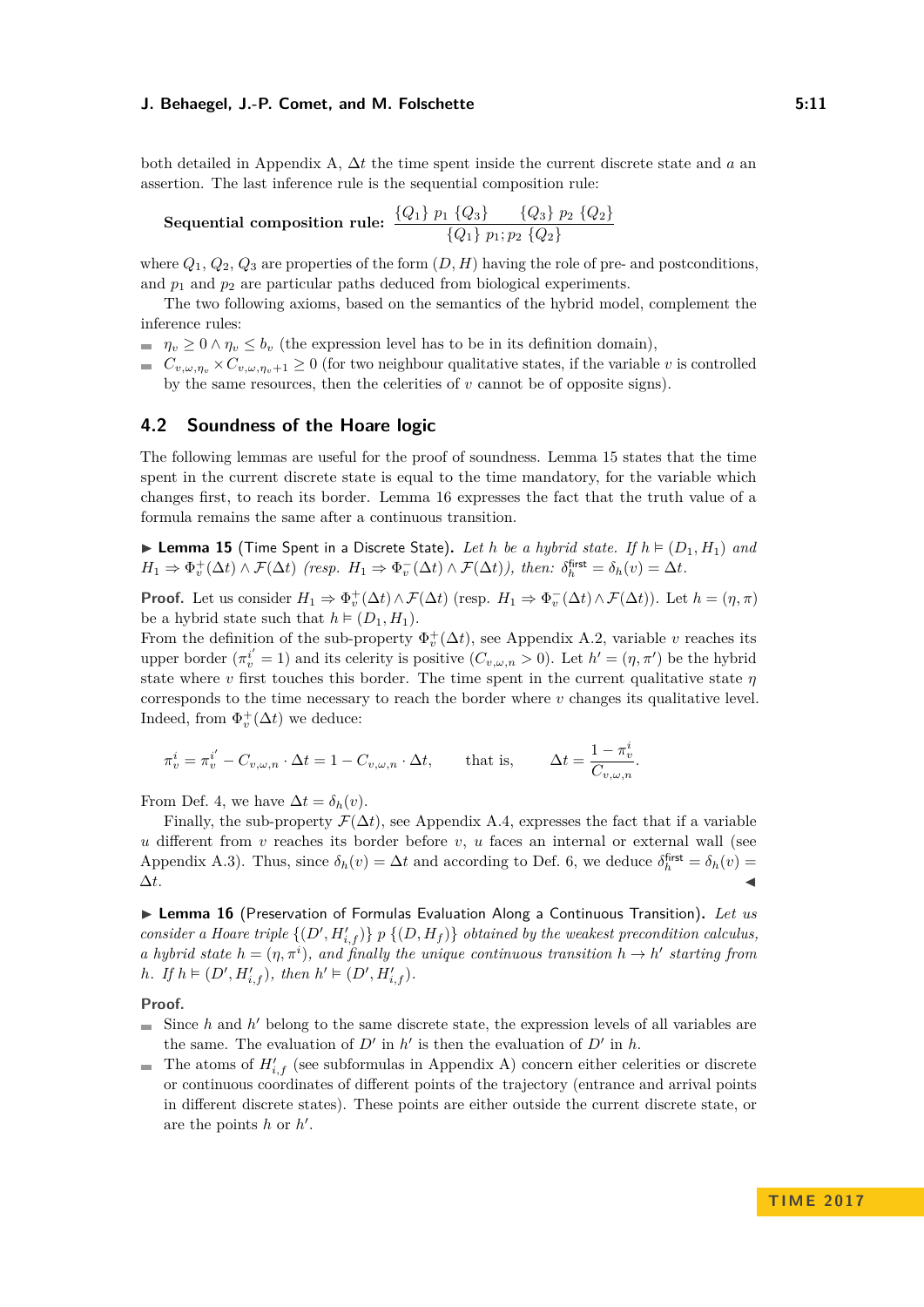#### **5:12 Constraint Identification Using Modified Hoare Logic**

Moreover, the celerities are constants, the points of the trajectory which do not belong to the current discrete state as well as the points  $h$  and  $h'$  do not change. The interpretation of  $(D', H'_{i,f})$  is therefore the same in *h* and *h*<sup>*i*</sup> . John J. J. J. J. J. J.

The soundness of the modified Hoare logic, adapted for the hybrid modelling framework, means that if a Hoare triple is built in agreement with the inference rules (Def. [14\)](#page-8-1) then this Hoare triple is satisfied according to the semantics of Hoare triples (Def. [13\)](#page-7-2).

▶ **Theorem 17.** *The hybrid Hoare logic is sound.* 

The proof is detailed in Appendix [B.](#page-17-0)

# <span id="page-11-0"></span>**5 Example: Simplified Circadian Cycle**

The circadian rhythm is a biological process regulating cells of an organism with a 24-hour period and controlling the electrical and metabolic processes.

### <span id="page-11-1"></span>**5.1 Presentation of the Circadian Cycle**

In mammals, the main circadian cycle is located in the suprachiasmatic nucleus and regulates the peripheral clocks. It is affected by light, acting like a synchronizer called *Zeitgeber*, which means "giver of time".

The circadian rhythm is mainly controlled by two protein complexes which are PER/CRY and BMAL1/CLOCK. When light appears, the BMAL1/CLOCK complex activates the *per* and *cry* genes by binding the *E-box* response element in the promoter upstream these genes [\[12\]](#page-14-16). The PER and CRY proteins are synthesized and dimerised in the cytoplasm. During night, this complex is found inside the nucleus and inhibits BMAL1/CLOCK implying a negative feedback of PER/CRY on its genes. Finally, PER/CRY is degraded by proteasome. The circadian cycle completes and a new one begins with the transcription of genes *bmal1* and *clock*.

We decided to use an interaction graph which focuses on the *per* and *cry* components, as represented in Fig. [1.](#page-2-1) The Light/Day cycle (whose duration is  $12h/12h$ ) is represented by the node named *L*. (Let us notice that the node labelled *X* is a modelling artefact to get an oscillating feature for light.) This node enhances the *per* and *cry* genes (modelled with node q) when the light is activated, that is, when the qualitative value of L is at level 1. These genes synthesize their proteins which complex and spread inside the nucleus. When the complex is activated (which is modelled by an expression level of 1 for  $pc$ ), those genes are inhibited, blocking the synthesis during night. Because genes are disabled, the protein complex will be degraded by proteasome and a new cycle begins with the reactivation of the genes. All four nodes of this model have two qualitative levels of expression named 0 (not active) and 1 (active).

### **5.2 Hoare Triple and Results**

The steps of the circadian clock explained in Subsec. [5.1](#page-11-1) are represented in the Hoare Triple below. The time spent in each qualitative state comes from biological information obtained during a light/day cycle of  $12h/12h$ . The assertions slide<sup>+</sup>(*g*) and slide<sup>+</sup>(*pc*) (resp. slide<sup>−</sup>(*L*)) characterize a saturation (resp. complete degradation) of *g* and *pc* (resp. of *L*, corresponding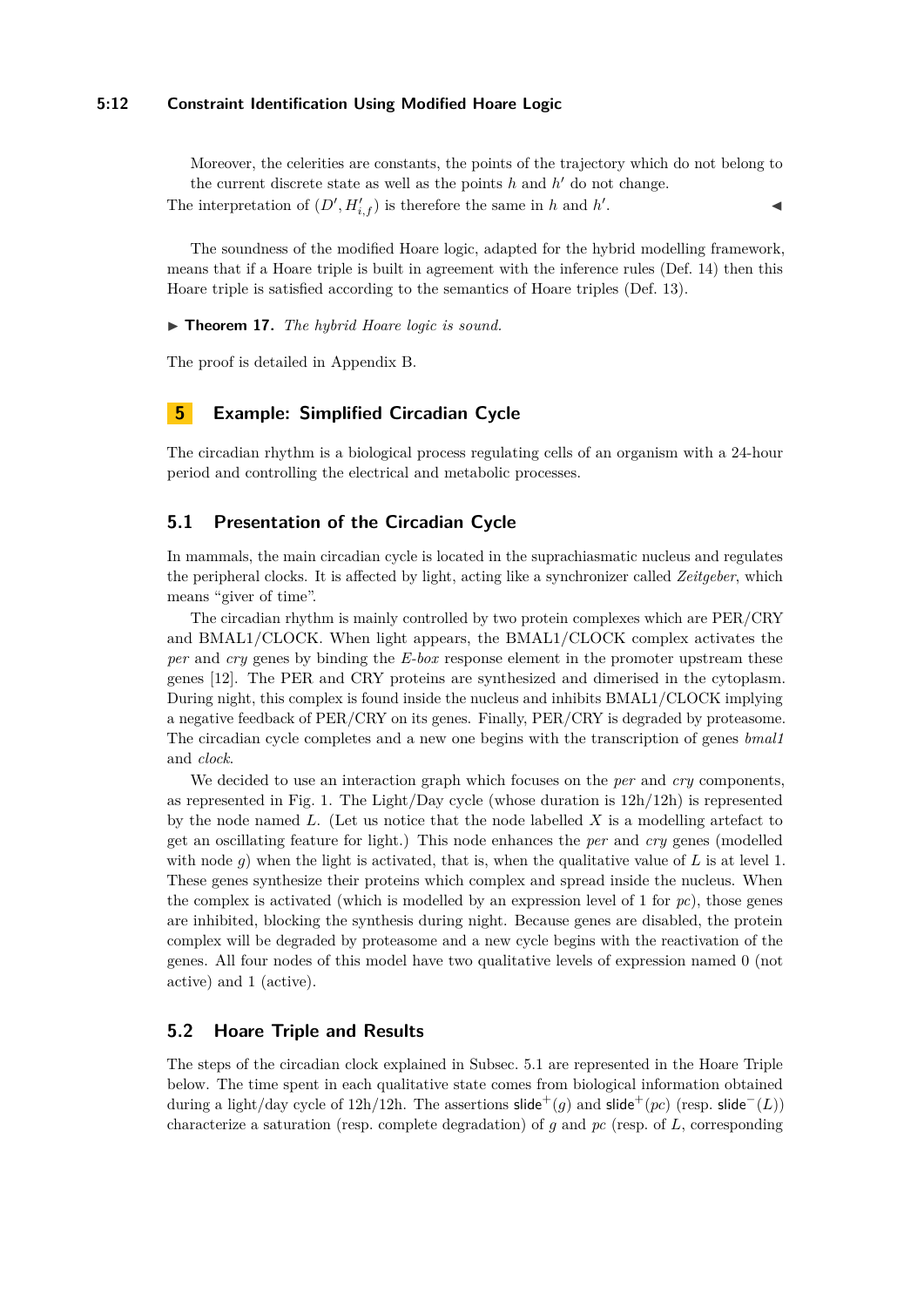#### **J. Behaegel, J.-P. Comet, and M. Folschette 6:232 September 1: 1332 State 5:13**

| Constraints on celerities of $q$ and $pc$ |                                                                                  |                                          | Constraints on celerities of $L$ and $X$  |  |
|-------------------------------------------|----------------------------------------------------------------------------------|------------------------------------------|-------------------------------------------|--|
|                                           | $C_{g, \emptyset, 0}$ < 0   $0 < C_{g, \{pc, L\}_0}$                             | $-\frac{1}{0.6} < C_{L,\emptyset,0} < 0$ | $C_{X,\emptyset,0} < 0$                   |  |
|                                           | $C_{g, \emptyset, 1} < 0 \quad   \quad 0 < C_{g, \{pc, L\}, 1} < \frac{1}{5.53}$ | $C_{L,\emptyset,1}$ $< 0$                | $-\frac{1}{6} \leq C_{X,\emptyset,1} < 0$ |  |
|                                           | $C_{g,\{L\},0} < 0$ $C_{pc,\emptyset,0} < 0$                                     | $0 \leq C_{L,\{X\},0}$                   | $0 \lt C_{X,\{L\},0} \lt \frac{1}{5.1}$   |  |
| $C_{g,\{L\},1} < 0$                       | $C_{pc,\emptyset,1} = -\frac{0.12}{0.9}$                                         | $0 \leq C_{L, \{X\},1}$                  | $0 \leq C_{X,\{L\},1}$                    |  |
| $C_{g,\{pc\},0} > 0$                      | $0 < C_{pc,\{g\},0} < \frac{1}{6.13}$                                            |                                          |                                           |  |
|                                           | $C_{g,\{pc\},1} > 0$   $0 < C_{pc,\{g\},1} < \frac{1}{5.4}$                      |                                          |                                           |  |

<span id="page-12-0"></span>**Table 1** Constraints obtained by computation of the weakest precondition. Left: Constraints on celerities of *g* and *pc*. Right: Constraints on celerities of *L* and *X*.

to the beginning of the night). This information is summed up in the following Hoare triple:

$$
\begin{cases}\nD_8 \\
H_8\n\end{cases}\n\begin{pmatrix}\n0.9 \\
\top \\
pc\n\end{pmatrix}\n;\n\begin{pmatrix}\n4.5 \\
\top \\
g+\n\end{pmatrix}\n;\n\begin{pmatrix}\n0.6 \\
\top \\
X+\n\end{pmatrix}\n;\n\begin{pmatrix}\n5.53 \\
\text{slide}^+(g)\n\end{pmatrix}\n;\n\begin{pmatrix}\n0.47 \\
\top \\
L-\n\end{pmatrix}\n;\n\begin{pmatrix}\n5.4 \\
\text{slide}^+(pc)\n\end{pmatrix}\n;\n\begin{pmatrix}\n0.6 \\
\text{slide}^-(L)\n\end{pmatrix}\n;\n\begin{pmatrix}\n6 \\
\top \\
L+\n\end{pmatrix}\n\begin{pmatrix}\nD_0 \\
H_0\n\end{pmatrix}\n\end{cases}
$$
\nwhere\n
$$
\begin{cases}\nD_0 \equiv (\eta_g = 0) \land (\eta_{pc} = 1) \land (\eta_L = 1) \land (\eta_X = 0) \\
H_0 \equiv (\pi_g = 0.12) \land (\pi_{pc} = 0.12) \land (\pi_L = 0) \land (\pi_X = 0)\n\end{cases}
$$

Using this Hoare triple, we compute *via* the backward strategy the weakest precondition iteratively by crossing the intermediate states of the path. In addition, because the behaviour is cyclic, we know that the starting hybrid state of this path is equal to the finishing one. The provided implementation allows us to identify and simplify the constraints of the celerities obtained through our weakest precondition calculus. After some automatic and manual simplifications, we finally obtain the constraints summed up in Table [1](#page-12-0) which make the known cyclic behaviour possible.

In order to illustrate the validity of this process, we used the constraint solver IBEX<sup>[3](#page-12-1)</sup> to extract values satisfying the previous constraints. This constraint solver takes as input only conjunctions. Thus the obtained constraints are transformed in a disjunctive normal form (we obtained 3 terms in disjunction) and all terms of this disjunction are successively given to Ibex to extract possible values for variables. Amongst the values returned by Ibex, we arbitrarily chose one set of possible values to be injected in the model for simulation. Interestingly, the obtained constraints fully characterize one of the hybrid states along the limit cycle, which gives us an initial state for the simulation.

The simulated traces have then to be compared to biological experimental data. Because such data for the PER/CRY protein complex inside the nucleus are not published, the simulation (Fig. [4\)](#page-13-1) is compared to experimental data of genes *per1*, *per2*, *cry1* and *cry2* as well as their respective proteins taken separately [\[13\]](#page-14-17). We noticed that the maximal activity of *per* genes of our simulation and experimental data occurs at the end of a day, and the curves of proteins are maximal during night at the same time slot for both curves. Thus our simplified circadian cycle model is consistent with biological experimental data although we arbitrarily used parameter values satisfying constraints. This simulation reinforces reliability of our formalism for determining constraints.

<span id="page-12-1"></span> $3$  See <http://www.ibex-lib.org/>.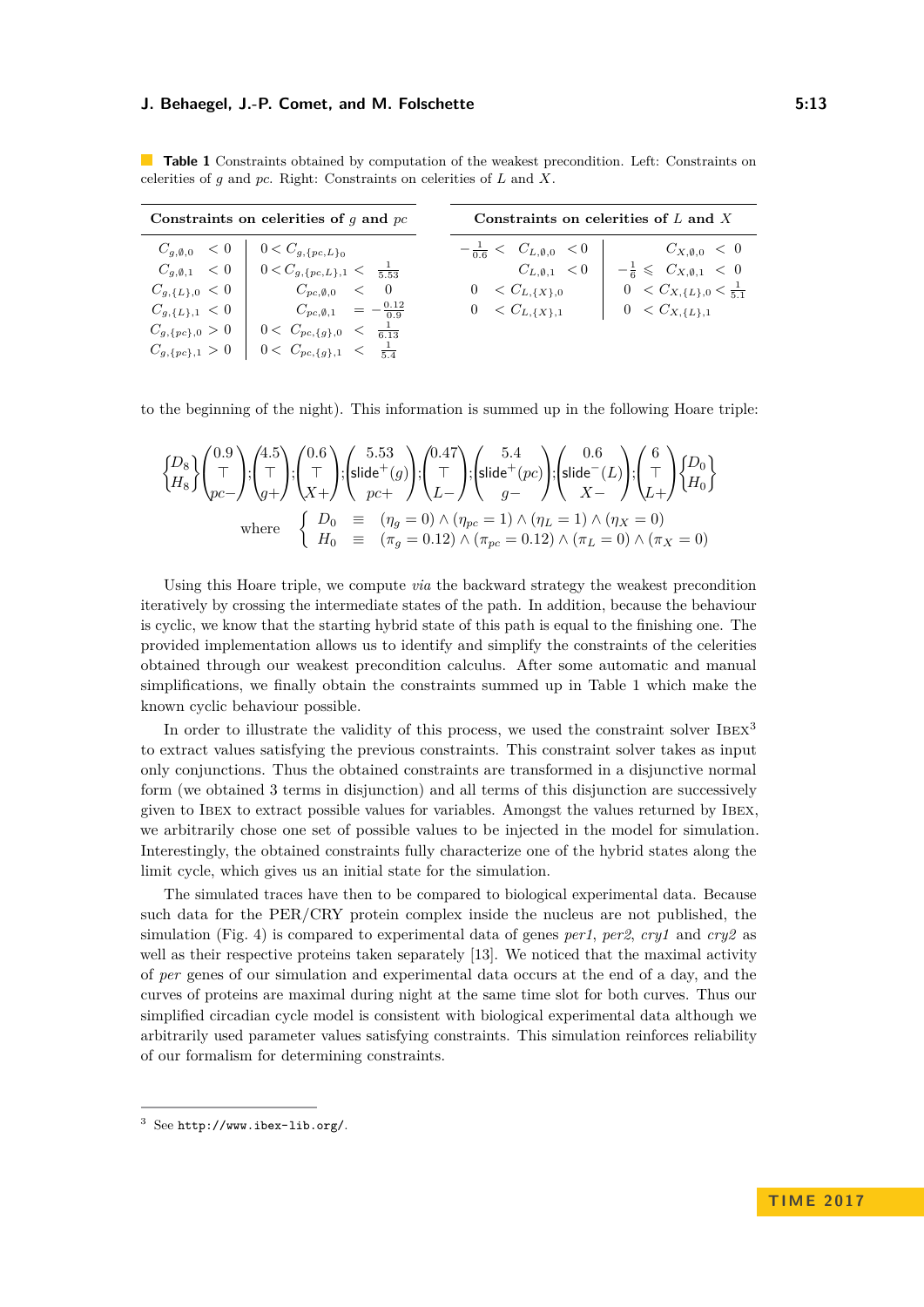<span id="page-13-1"></span>

**Figure 4** Model simulation based on arbitrarily chosen celerities satisfying the deduced constraints. The plain (resp. dashed) line represents the PER/CRY complex (resp. gene) activity.

# <span id="page-13-0"></span>**6 Conclusion**

In this paper, we have developed a suitable approach to determine constraints on the parameters of a linear hybrid automaton. Our hybrid Hoare logic combined with experimental biological traces including precise chronometrical information leads to constraints on celerities which have to be satisfied to allow the model to represent the observed behaviour (HCSP [\[18\]](#page-14-11) is a formalism similar to ours but does not include chronometrical information along the path). The obtained constraints *via* the weakest precondition calculus are analysed using the solver Ibex which extracts all admissible intervals of celerities. Choosing celerity values satisfying these constraints leads to a model which exhibits simulation traces similar to the aforementioned experimental data, this approach has been tested on the simplified circadian clock model.

The soundness of our hybrid Hoare logic is proved which means that simulations obtained with parameters satisfying the computed precondition leads to simulated traces which are in concordance with the path representing the experimental data.

This work opens many outlooks. Generally, it is useful to prove the completeness of the weakest precondition calculus. Because of the continuous terms (real numbers), our hybrid Hoare logic cannot be complete regarding all possible formulas. Nevertheless, we think that our hybrid Hoare logic should be complete regarding closed propositional formulas constructed from polynomial (in)equations and logical connectors. The decidability of the theory of real closed fields implies that the precondition constraints can be analysed; it does not mean that for each semantically correct Hoare triple, there exists a proof tree built on our inference rules. Completness of our framework would mean that if a Hoare triple is semantically correct and if pre- and postconditions are expressions in the first order language of real closed fields, then there exists a proof tree for this Hoare triple. Finally, because of the combinatorial explosion of the size of the weakest precondition formula and despite some on-the-fly simplifications, it could be interesting to investigate other ways to simplify the result in some particular cases.

**Acknowledgements.** We are grateful to F. Delaunay for having shared his expertise on the circadian clock and to E. Cornillon and G. Bernot for fruitful discussions about the hybrid formalism.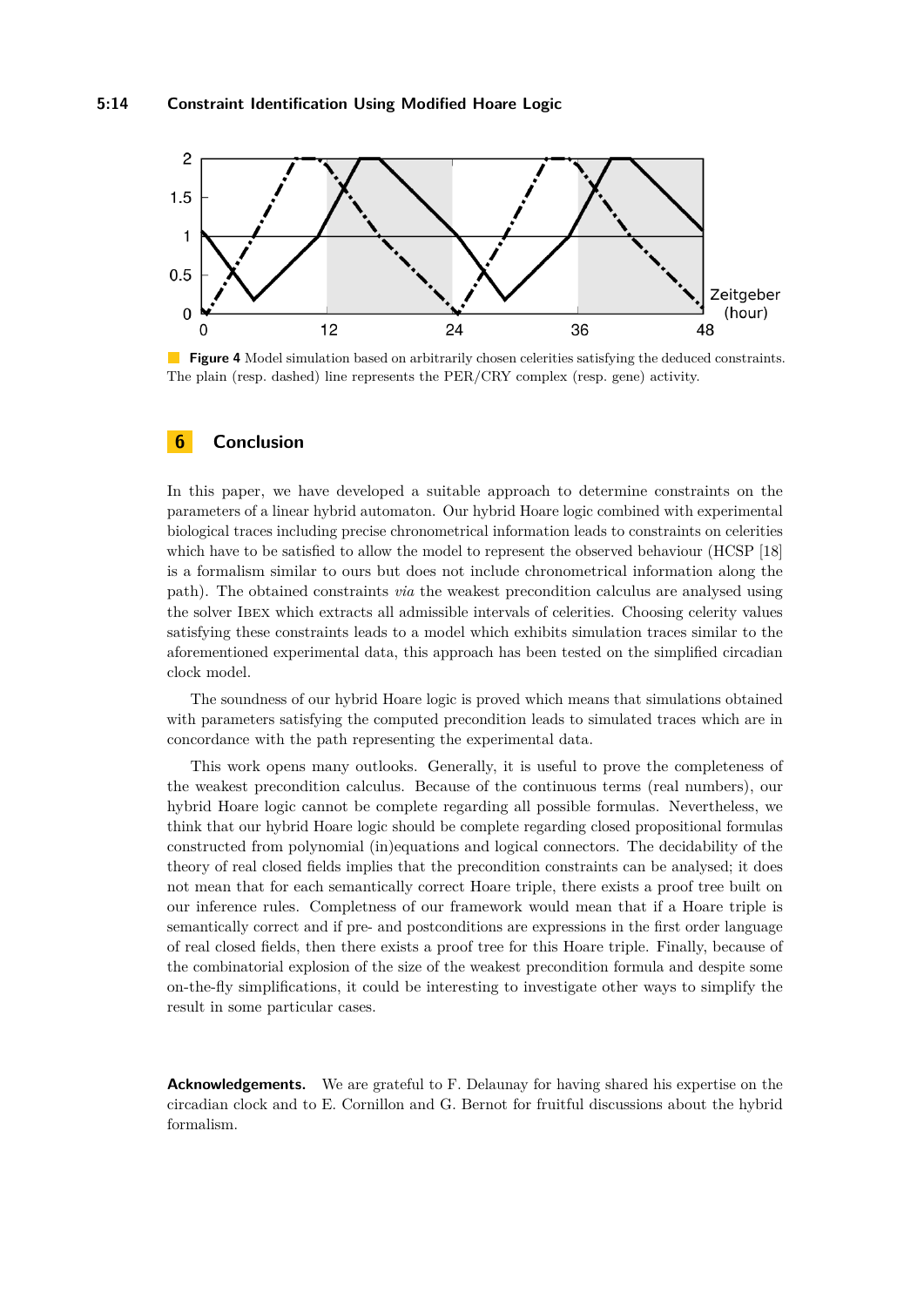#### **References**

- <span id="page-14-7"></span>**1** J. Behaegel, J.-P. Comet, G. Bernot, E. Cornillon, and F. Delaunay. A hybrid model of cell cycle in mammals. *JBCB*, 14(1):1640001 [17 pp.], 2016.
- <span id="page-14-12"></span>**2** G. Bernot, J.-P. Comet, Z. Khalis, A. Richard, and O. Roux. A genetically modified Hoare logic. *ArXiv: 1506.05887*, June 2015.
- <span id="page-14-2"></span>**3** G. Bernot, J.-P. Comet, A. Richard, and J. Guespin. Application of formal methods to biological regulatory networks: extending thomas' asynchronous logical approach with temporal logic. *Journal of theoretical biology*, 229(3):339–347, 2004.
- <span id="page-14-13"></span>**4** G. Bernot, J.-P. Comet, and O. Roux. A genetically modified Hoare logic that identifies the parameters of a gene networks. In O. Roux and J. Bourdon, editors, *CMSB'15*, volume 9308 of *LNBI*, pages 8–12, 2015.
- <span id="page-14-0"></span>**5** F. Corblin, E. Fanchon, and L. Trilling. Applications of a formal approach to decipher discrete genetic networks. *BMC Bioinformatics*, 11:385, 2010. [doi:10.1186/](http://dx.doi.org/10.1186/1471-2105-11-385) [1471-2105-11-385](http://dx.doi.org/10.1186/1471-2105-11-385).
- <span id="page-14-15"></span>**6** E. Dijkstra. Guarded commands, nondeterminacy and formal derivation of programs. *Commun. ACM*, 18:453–457, August 1975. [doi:10.1145/360933.360975](http://dx.doi.org/10.1145/360933.360975).
- <span id="page-14-3"></span>**7** F. Fages. Temporal logic constraints in the biochemical abstract machine BIOCHAM. In *Logic Based Program Synthesis and Transformation, 15th International Symposium, LOP-STR 2005, London, UK, September 7-9, 2005, Revised Selected Papers*, pages 1–5, 2005. [doi:10.1007/11680093\\_1](http://dx.doi.org/10.1007/11680093_1).
- <span id="page-14-10"></span>**8** N. Halbwachs, Y.-É. Proy, and P. Raymond. Verification of linear hybrid systems by means of convex approximations. In Baudouin Le Charlier, editor, *Proceedings of the First International Static Analysis Symposium (SAS'94)*, pages 223–237. Springer Berlin Heidelberg, 1994.
- <span id="page-14-8"></span>**9** T. Henzinger. The theory of hybrid automata. In M. Kemal Inan and Robert P. Kurshan, editors, *Verification of Digital and Hybrid Systems*, pages 265–292. Springer Berlin Heidelberg, Berlin, Heidelberg, 2000. [doi:10.1007/978-3-642-59615-5\\_13](http://dx.doi.org/10.1007/978-3-642-59615-5_13).
- <span id="page-14-9"></span>**10** T. Henzinger, P.-H. Ho, and H. Wong-Toi. Hytech: A model checker for hybrid systems. In Orna Grumberg, editor, *Proceedings of the 9th International Conference on Computer Aided Verification (CAV'97)*, pages 460–463. Springer Berlin Heidelberg, 1997.
- <span id="page-14-14"></span>**11** J. Hooman. Extending Hoare logic to real-time. *Formal Aspects of Computing*, 6:801–825, 1994.
- <span id="page-14-16"></span>**12** T. Hunt and P. Sassone-Corsi. Riding tandem: circadian clocks and the cell cycle. *Cell*, 129(3):461–464, 2007.
- <span id="page-14-17"></span>**13** C. Lee, J.-P. Etchegaray, F. Cagampang, A. Loudon, and S. Reppert. Posttranslational mechanisms regulate the mammalian circadian clock. *Cell*, 107(7):855–867, 2001.
- <span id="page-14-4"></span>**14** T. Liu, X. Zhang, and X. Gao. Stability analysis for continuous-time and discrete-time genetic regulatory networks with delays. *Applied mathematics and computation*, 274:628– 643, 2016.
- <span id="page-14-6"></span>**15** R. Thomas. Boolean formalization of genetic control circuits. *Journal of theoretical biology*, 42(3):563–585, 1973.
- <span id="page-14-5"></span>**16** R. Thomas and M. Kaufman. Multistationarity, the basis of cell differentiation and memory. II. logical analysis of regulatory networks in terms of feedback circuits. *Chaos*, 11:180–195, 2001.
- <span id="page-14-1"></span>**17** P. Traynard, A. Fauré, F. Fages, and D. Thieffry. Logical model specification aided by model-checking techniques: application to the mammalian cell cycle regulation. *Bioinformatics*, 32(17):772–780, 2016. [doi:10.1093/bioinformatics/btw457](http://dx.doi.org/10.1093/bioinformatics/btw457).
- <span id="page-14-11"></span>**18** N. Zhan, S. Wang, and H. Zhao. Formal modelling, analysis and verification of hybrid systems. In *Unifying Theories of Programming and Formal Engineering Methods*, pages 207–281. Springer, 2013.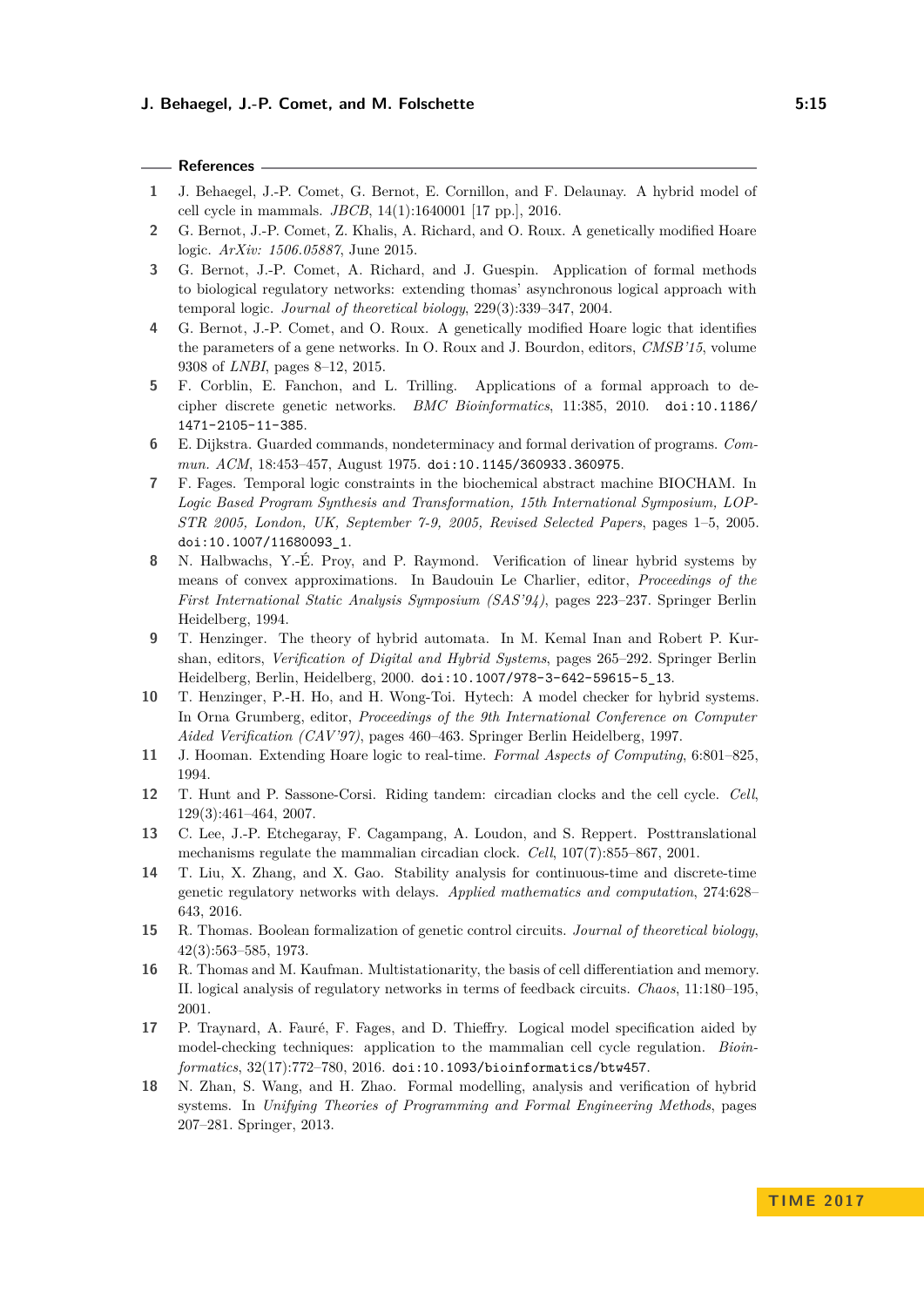# <span id="page-15-0"></span>**A Appendix: Sub-properties of the Weakest Precondition Calculus**

In this appendix, we detail each subformula of the weakest precondition in Def. [14.](#page-8-1)

### **A.1 Weakest Precondition**

In order to fully compute the weakest precondition, it is required to label the fractional parts of the states mentioned in the properties. For this, we use labels called below *f* (final), *i* (initial) and *m* (intermediate). Moreover, by convention, we use  $\pi'$  (resp.  $\pi$ ) to specify the fractional part of the exit from the current discrete state (resp. entrance into the current discrete state).

Let us notice that all the following properties depend on the indices *i* and *f* used in Def. [14,](#page-8-1) although for readability issues we did not mention them on the names of each sub-property. Furthermore, for a given index *i*, we call by convention  $\pi_u^i$  (resp.  $\pi_u^i$  $')$  the fractional part of the entering (resp. exiting) state inside the discrete state *i*.

Finally, for all variable  $u \in V$  and all  $\omega \subset R^-(v)$  subset of predecessors of *u*, we define:

$$
\Phi_v^{\omega} \equiv \Big(\bigwedge_{m \in \omega} \varphi_m\Big) \wedge \Big(\bigwedge_{m \in R^{-1}(v) \backslash \omega} \neg \varphi_m\Big)
$$

In other words,  $\Phi_v^{\omega}$  is true in a state *h* if and only if the resources of *u* are exactly  $\omega$ , that is,  $\rho(h, v) = \omega$ .

*.*

## <span id="page-15-1"></span>**A.2 Discrete Transition to the Next Discrete State**

For all component  $v \in V$ ,  $\Phi_v^+(\Delta t)$  (resp.  $\Phi_v^-(\Delta t)$ ) describes the conditions in which *v* increases (resp. decreases) its discrete expression level after ∆*t* units of time: its celerity in the current state must be positive (resp. negative) and its fractional part only depends on  $\Delta t$  in the way given at the very end of Section [2.](#page-2-0)

$$
\Phi_v^+(\Delta t) \equiv (\pi_v^{i'} = 1) \wedge \bigwedge_{\substack{\omega \subset R^-(v) \\ n \in [0, b_v]}} \left( \begin{array}{c} \Phi_v^{\omega} \wedge \\ (\eta_v = n) \end{array} \right) \Rightarrow (C_{v, \omega, n} > 0) \wedge (\pi_v^{i} = {\pi_v^{i'}} - C_{v, \omega, n} \cdot \Delta t) \Big),
$$
  

$$
\Phi_v^-(\Delta t) \equiv (\pi_v^{i'} = 0) \wedge \bigwedge_{\substack{\omega \subset R^-(v) \\ n \in [0, b_v]}} \left( \begin{array}{c} \Phi_v^{\omega} \wedge \\ (\eta_v = n) \end{array} \right) \Rightarrow (C_{v, \omega, n} < 0) \wedge (\pi_v^{i} = {\pi_v^{i'}} - C_{v, \omega, n} \cdot \Delta t) \Big).
$$

### <span id="page-15-2"></span>**A.3 Internal and External Walls**

For all component  $u \in V$ ,  $\mathcal{W}_u^+$  (resp.  $\mathcal{W}_u^-$ ) states that there is a wall preventing *u* to increase (resp. decrease) its qualitative state. This wall can either be an external wall  $EW_u^+$ (resp.  $EW_u^-$ ) or an internal wall  $IW_u^+$  (resp.  $IW_u^-$ ). Furthermore,  $\Phi_{u+}^{\omega'}$  (resp.  $\Phi_{u-}^{\omega'}$ ), which is required in these subformulas, is true if and only if the set of resources of  $u$  is exactly  $\omega'$  in the state where *u* is increased (resp. decreased) by 1.

 $\mathcal{W}_u^+ \equiv \mathsf{IW}_u^+ \vee \mathsf{EW}_u^+$ *u* and  $W_u^-$  ≡  $W_u^-$  ∨ EW<sub>*u*</sub>

where:

$$
EW_u^+ \equiv (\eta_u = b_u) \wedge \bigwedge_{\omega \subset R^-(u)} (\Phi_u^{\omega} \Rightarrow C_{u,\omega,b_u} > 0) ,
$$
  
\n
$$
EW_u^- \equiv (\eta_u = 0) \wedge \bigwedge_{\omega \subset R^-(u)} (\Phi_u^{\omega} \Rightarrow C_{u,\omega,0} < 0) ,
$$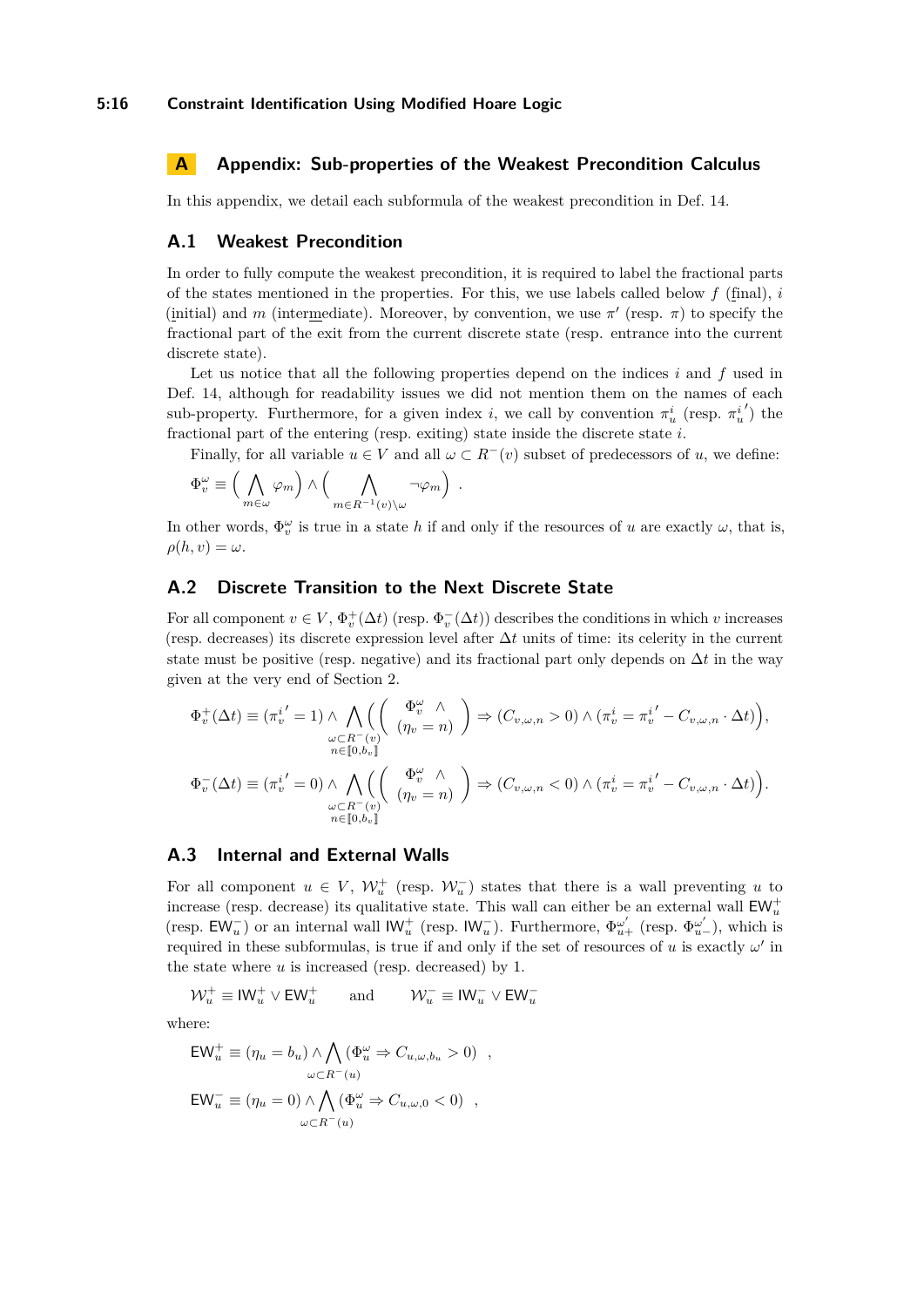$$
\begin{aligned} \text{IW}_{u}^{+} &\equiv (\eta_{u} < b_{u}) \wedge \bigwedge_{\omega, \omega' \subset R^{-}(u)} \left( \begin{array}{c} (\eta_{u} = n) \wedge \\ (m = n + 1) \wedge \\ \Phi_{u}^{\omega} \wedge \Phi_{u+}^{\omega'} \end{array} \right) \Rightarrow C_{u, \omega, n} > 0 \wedge C_{u, \omega', m} < 0 \right) ,\\ \text{IW}_{u}^{-} &\equiv (\eta_{u} > 0) \wedge \bigwedge_{\omega, \omega' \subset R^{-}(u)} \left( \begin{array}{c} (\eta_{u} = n) \wedge \\ (m = n - 1) \wedge \\ \Phi_{u}^{\omega} \wedge \Phi_{u-}^{\omega'} \end{array} \right) \Rightarrow C_{u, \omega, n} < 0 \wedge C_{u, \omega', m} > 0 \right) ,\\ \text{W}_{u}^{-} &\equiv (\eta_{u} > 0) \wedge \bigwedge_{n \in [0, b_{u}]} \left( \begin{array}{c} (\eta_{u} = n) \wedge \\ (\eta_{u} = n - 1) \wedge \\ \Phi_{u}^{\omega} \wedge \Phi_{u-}^{\omega'} \end{array} \right) \Rightarrow C_{u, \omega, n} < 0 \wedge C_{u, \omega', m} > 0 \right) , \end{aligned}
$$

$$
\Phi_{u+}^{\omega'} \equiv (\eta_u < b_u) \land \bigwedge_{n \in [0, b_u]} ((\eta_u = n) \Rightarrow \Phi_u^{\omega'} [\eta_u \backslash \eta_u + 1]) ,
$$
\n
$$
\Phi_{u-}^{\omega'} \equiv (\eta_u > 0) \land \bigwedge_{n \in [0, b_u]} ((\eta_u = n) \Rightarrow \Phi_u^{\omega'} [\eta_u \backslash \eta_u - 1]) .
$$

# <span id="page-16-0"></span>**A.4 First Changing Variables**

 $\mathcal{F}(\Delta t)$  states that all components that are not first changing variables must either reach their border after the first changing variables, or face an internal or external wall.

*.*

$$
\mathcal{F}(\Delta t) \equiv \bigwedge_{u \in V \backslash \textrm{first}(h_i)} \left[ \begin{array}{c} \left( \bigwedge \limits_{\omega \subset R^{-}(u)} \left( \begin{array}{c} (\eta_u = n) \wedge \Phi_u^{\omega} \wedge \\ C_{u,\omega,n} > 0 \wedge \\ \pi_u^i > \pi_u^{i'} - C_{u,\omega,n} \cdot \Delta t \end{array} \right) \Rightarrow \mathcal{W}_u^+ \right) \wedge \\ \left( \bigwedge \limits_{u \in V \backslash \textrm{first}(h_i)} \left( \begin{array}{c} (\eta_u = n) \wedge \Phi_u^{\omega} \wedge \\ \pi_u^i > \pi_u^{i'} - C_{u,\omega,n} < 0 \wedge \\ C_{u,\omega,n} < 0 \wedge \\ \pi_u^i < \pi_u^{i'} - C_{u,\omega,n} \cdot \Delta t \end{array} \right) \Rightarrow \mathcal{W}_u^- \right) \end{array} \right]
$$

### **A.5 Hybrid Assertions**

The sub-property  $\mathcal{A}(\Delta t, a)$  allows one to translate all assertion symbols given about the continuous transition related to the instruction (celerities and slides) into a property:

$$
\mathcal{A}(\Delta t, a) \equiv \bigwedge_{\substack{k \in [\![1, n]\!]} \atop \omega_k \in R^-(v_k)}} \left( \bigwedge_{l \in [\![1, n]\!]} ((\eta_{v_l} = n_l) \wedge \Phi_{v_l}^{\omega_l}) \Rightarrow a \begin{bmatrix} C_{v_l} \setminus C_{v_l, \omega_l, n_l} \\ \text{slide}(v_l) \setminus S_{v_l, \omega_l, n_l}(\Delta t) \\ \text{slide}^+(v_l) \setminus S_{v_l, \omega_l, n_l}^+(\Delta t) \\ \text{slide}^-(v_l) \setminus S_{v_l, \omega_l, n_l}(\Delta t) \end{bmatrix} \right)
$$

where *a* is the assert part of the instruction  $P = (\Delta t, a, v\pm)$ , and, for all variable  $u \in V$ :

$$
\mathcal{S}_{u,\omega,n}^+(\Delta t) \equiv (\pi_u^{i'} = 1) \wedge (\pi_u^{i} > \pi_u^{i'} - C_{u,\omega,n} \cdot \Delta t) ,
$$
  
\n
$$
\mathcal{S}_{u,\omega,n}^-(\Delta t) \equiv (\pi_u^{i'} = 0) \wedge (\pi_u^{i} < \pi_u^{i'} - C_{u,\omega,n} \cdot \Delta t) ,
$$
  
\n
$$
\mathcal{S}_{u,\omega,n}(\Delta t) \equiv \mathcal{S}_{u,\omega,n}^+(\Delta t) \vee \mathcal{S}_{u,\omega,n}(\Delta t) .
$$

These sub-properties indicate that the exit position of the corresponding variable *u* is located on a threshold. In addition, the constraints  $\pi_u^i > \pi_u^{i'} - C_{u,\omega,n} \cdot \Delta t$  and  $\pi_u^i < \pi_u^{i'} - C_{u,\omega,n} \cdot \Delta t$ mean that the duration before reaching the border is lower that the one spent inside the current state (∆*t*). The sign of the celerity of the sliding variable *u* is constrained by the sub-property  $\mathcal F$  and the constraint  $\pi_u^i > \pi_u^{i'} - C_{u,\omega,n} \cdot \Delta t$  (resp.  $\pi_u^i < \pi_u^{i'} - C_{u,\omega,n} \cdot \Delta t$ ) of the sub-property  $S^+_{u,\omega,n}(\Delta t)$  (resp.  $S^-_{u,\omega,n}(\Delta t)$ ) or  $S_{u,\omega,n}(\Delta t)$ .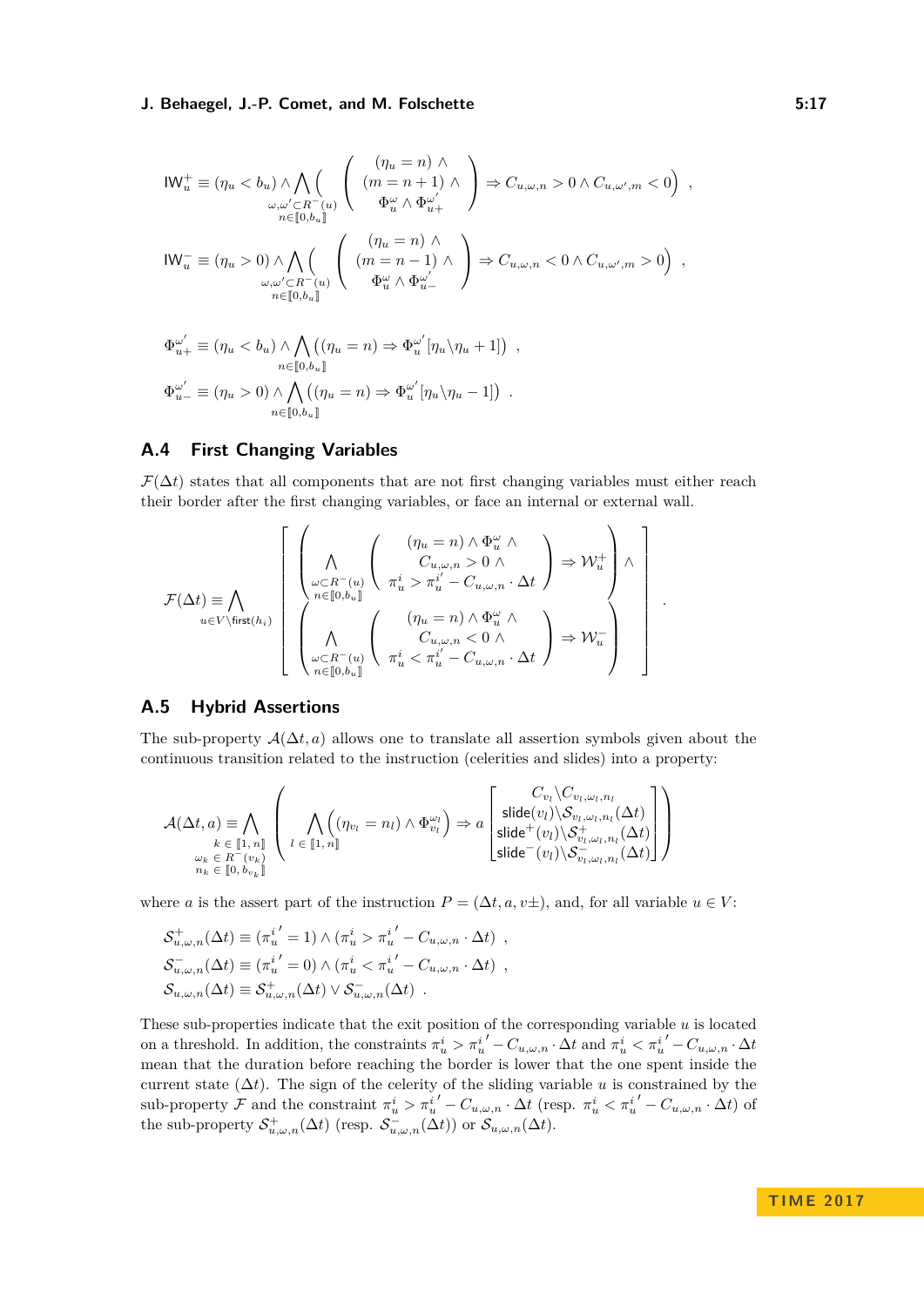### **A.6 Junctions**

#### **A.6.1 Continuous Junctions Inside Discrete States**

For all component  $v \in V$ , and for a continuous transition between two hybrid states  $h = (\eta, \pi)$ and  $h' = (\eta, \pi')$ ,  $\mathcal{CI}_v$  establishes a relationship between the fractional parts and the celerity of the variable *v*. If the exit fractional part of *v* is 0 or 1, the sign of the celerity can be deduced and the time mandatory to *v* to reach the border is lower than the time spent in the current discrete state. If *v* does not reach its border, the exact position of the entrance fractional part of *v* can be deduced from the exit position, the time spent in the current discrete state and the celerity.

$$
\mathcal{CJ}_v \equiv \left\{ \begin{array}{ccc} (\pi'_v = 0) & \Rightarrow & C_{v,\rho(h,v),\eta_v} < 0 \wedge (\pi_v \leq \pi'_v - C_{v,\rho(h,v),\eta_v} \times \delta^{\text{first}}_h) \\ \wedge & (\pi'_v = 1) & \Rightarrow & C_{v,\rho(h,v),\eta_v} > 0 \wedge (\pi_v \geq \pi'_v - C_{v,\rho(h,v),\eta_v} \times \delta^{\text{first}}_h) \\ \wedge & (0 < \pi'_v < 1) & \Rightarrow & (\pi_v = \pi'_v - C_{v,\rho(h,v),\eta_v} \times \delta^{\text{first}}_h) \end{array} \right.
$$

# **A.6.2 Discrete Junctions Between Discrete States**

For all component  $v \in V$ , and for a discrete transition happening on component v between an initial and a final state corresponding to the indices *i* and  $f$ ,  $\mathcal{D}J_v$  establishes a junction between the fractional parts of these states. This formula states that the fractional part of *v* switches from 1 to 0 for an increase, or from 0 to 1 for a decrease, whereas all other fractional parts are unchanged:

$$
\mathcal{DJ}_v \equiv (\pi_v^f = 1 - {\pi_v^i}') \wedge \bigwedge_{u \in V \setminus \{v\}} (\pi_u^f = {\pi_u^i}') .
$$

Finally, we define:

$$
\mathcal{J}_v \equiv \mathcal{DJ}_v \wedge \bigwedge_{u \in V} \mathcal{CI}_u
$$

These relationships can be easily observed on Fig. [3](#page-8-0) on the discrete transition in the centre: all fractional parts are left the same, except for the variable performing the transition.

# <span id="page-17-0"></span>**B Soundness Proof**

The soundness proof is made for each inference rule which depends on its corresponding assertion (Def. [11\)](#page-7-3). Each of them is treated according to the assertion type. We focus here on the proof of the soundness of the incrementation rule since the proof of the soundness of the decrementation rule is similar, and that the one for the sequential composition rule is classical. In this subsection, we consider the Hoare triple associated with the incrementation rule, described in Subsection [4.1,](#page-9-2) and a hybrid state  $h = (\eta, \pi)$  satisfying the precondition.

# **B.1 First Case:** *a* **= >**

 $(\alpha)$  Let us first prove the existence of the continuous transition. According to the subproperty  $\Phi_v^+(\Delta t)$ ,  $\pi'_v = 1$  (arrival at the top border of *v*),  $C_{v,\omega,n} > 0$  and  $\pi'_v = \pi_v + C_{v,\omega,n} \times \Delta t$ (the time spent in the current state is  $\Delta t$ ) if  $\Phi_v^{\omega}$  and  $\eta_v = n$  are satisfied. Let us also consider the unique hybrid state  $h' = (\eta, \pi')$  such that the continuous transition  $h \to h'$  exists. Thus, according to Lemma [15](#page-10-0) and Definition [11,](#page-7-3)  $(h, h') \models (\Delta t, \top)$ .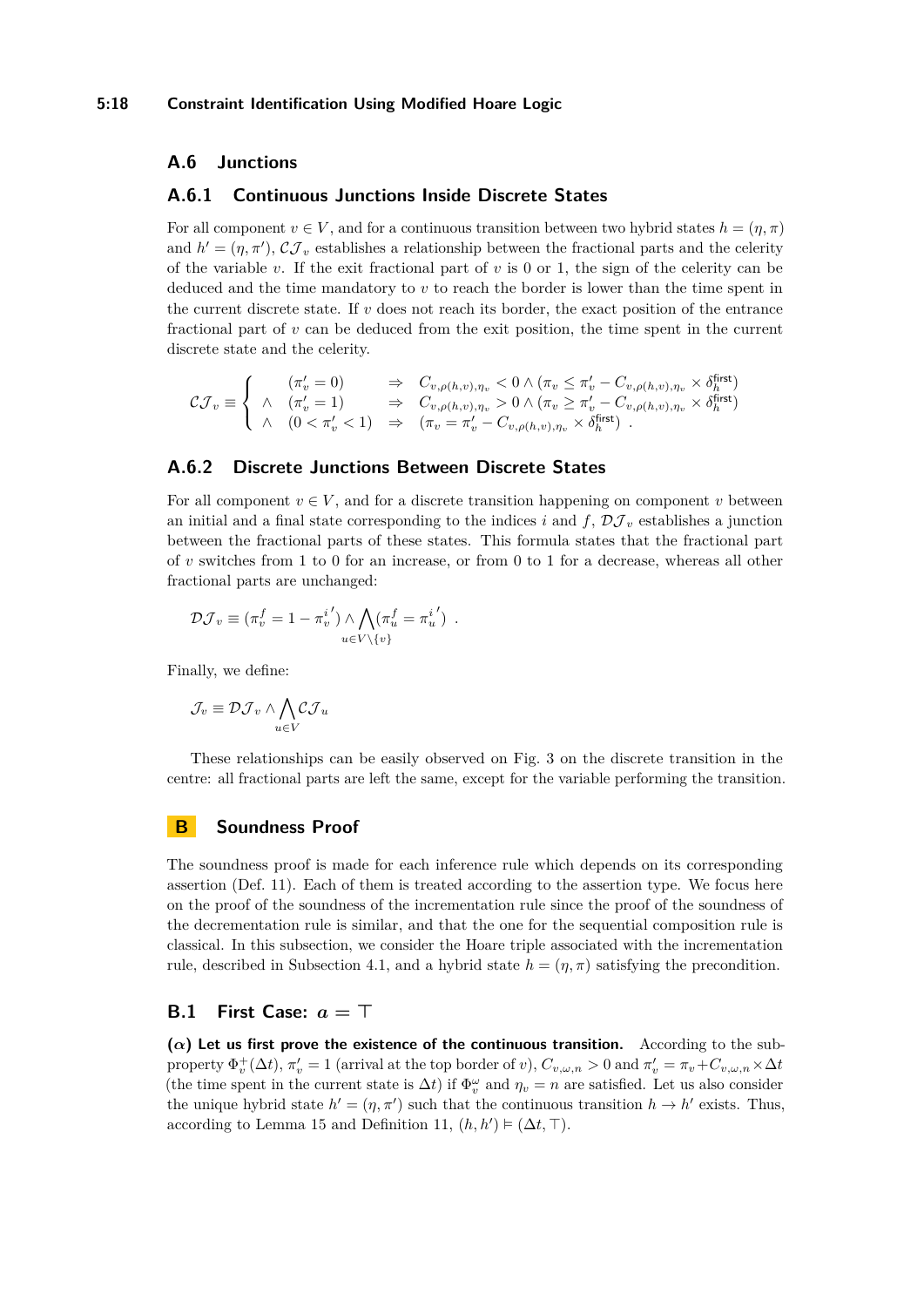#### **J. Behaegel, J.-P. Comet, and M. Folschette 6:20 Company 1:40 Company 1:40 Company 1:40 Company 1:40**

**(***β***) Let us now prove the existence of the discrete transition.** Let us simplify the subformula  $\neg \mathcal{W}_v^+ \equiv \neg \mathsf{EW}_v^+ \wedge \neg \mathsf{IW}_v^+$  satisfied at *h'*. We have:

$$
\neg \mathrm{EW}_v^+ \equiv \neg \Big[ (\underbrace{\eta_v=b_v}_{\perp}) \wedge \bigwedge_{\omega \subset R^-(v)} (\Phi_v^{\omega} \Rightarrow C_{v,\omega,b_v}>0) \, \Big] \equiv \top
$$

which is evaluated to true because  $v$  increases its level  $(v)$  is the discrete path atom) and thus is not already at its maximal discrete value. Thus,  $\neg \mathcal{W}_v^+ \equiv \neg \mathsf{IW}_v^+$ :

$$
\neg \mathcal{W}_{v}^{+} \equiv \neg \left[ (\eta_{v} < b_{v}) \land \bigwedge_{n \in [0, b_{v}]} \left( \begin{array}{c} (\eta_{v} = n) \land \\ (m = n + 1) \land \\ \Phi_{v}^{\omega} \land \Phi_{v}^{\omega'} \end{array} \right) \Rightarrow \left( \begin{array}{c} C_{v, \omega, n} > 0 \\ \land \\ C_{v, \omega', m} < 0 \end{array} \right) \right]
$$
\n
$$
\equiv \bigcup_{\substack{\omega, \omega' \subset R^{-}(v) \\ \bot}} (\eta_{v} < b_{v}) \qquad \lor \bigvee_{n \in [0, b_{v}]} \left( \begin{array}{c} (\eta_{v} = n) \land \\ (m = n + 1) \land \\ \Phi_{v}^{\omega} \land \Phi_{v}^{\omega'} \end{array} \right) \Rightarrow \left( \begin{array}{c} C_{v, \omega, n} > 0 \\ \land \\ C_{v, \omega', m} < 0 \end{array} \right) \right)
$$
\n
$$
\text{since } \eta_{v} < b_{v}
$$

Amongst all premises of the remaining disjunctions, only one is satisfied because the current qualitative state and the next state have a unique qualitative level  $(\eta_v = n \text{ and } m = n + 1)$ and a unique set of resources ( $\Phi_v^{\omega}$  and  $\Phi_{v+}^{\omega'}$ ). Replacing  $\omega$  and  $\omega'$  by the right resources of the corresponding states  $\rho(\eta, v)$  and  $\rho(\eta'', v)$  and naming  $\eta''$  the next state, we deduce:

$$
\neg \mathcal{W}_v^+ \equiv \neg \left( \neg \left[ \begin{array}{c} (\eta_v = n) \land \\ (m = n + 1) \land \\ \Phi_v^{(\rho(\eta, v)} \land \Phi_{v_+}^{\rho(\eta'', v)} \end{array} \right] \vee \left( \begin{array}{c} C_{v, \rho(\eta, v), \eta_v} > 0 \\ \land \\ C_{v, \rho(\eta'', v), \eta_v''} < 0 \end{array} \right) \right) \equiv \left( \begin{array}{c} C_{v, \rho(\eta, v), \eta_v} \le 0 \\ \vee \\ C_{v, \rho(\eta'', v), \eta_v''} \ge 0 \end{array} \right)
$$

However, since  $\Phi_v^+(\Delta t)$  is true at *h*', we have  $C_{v,\rho(\eta,v),\eta_v} > 0$ . Thus  $\neg \mathcal{W}_v^+$  is equivalent to  $C_{v,\rho(\eta'',v),\eta''_v} \geq 0$  and the previous inequation is true since  $\neg \mathcal{W}_v^+$  is satisfied at *h*'. Thus the variable *v* reaches its threshold in  $\Delta t$  time  $(\Phi_v^+(\Delta t))$  and crosses it  $(\neg \mathcal{W}_v^+)$  allowing a discrete transition  $h' \to h''$  which increases *v* because the signs of the celerities of *v* in *h'* and in *h''* are the sames.

**(***γ***) Let us finally prove that the postcondition is satisfied after the elementary path.** We previously proved that there exists a unique continuous transition  $h \to h'$  and a discrete one  $h' \to h''$ . Since  $h \models (D[\eta_v \setminus \eta_v + 1], H'_{i,f})$ , we deduce with Lemma [16:](#page-10-1)  $h' \models (D[\eta_v \setminus \eta_v + 1], H'_{i,f})$ . The discrete transition increases the variable  $v(\eta''_v = \eta_v + 1)$ , we deduce that:

$$
h^{\prime\prime}\vDash (D[\eta_{v}\backslash \eta_{v}+1][\eta_{v}\backslash \eta_{v}-1],H_{i,f}'[\eta_{v}\backslash \eta_{v}-1]),\quad \text{that is,}\quad h^{\prime\prime}\vDash (D,H_{i,f}'[\eta_{v}\backslash \eta_{v}-1])
$$

The hybrid condition  $H'' \equiv H'_{i,f}[\eta_v \backslash \eta_v - 1]$  is satisfied in  $h''$ :

$$
H'' \equiv \left(H_f[\eta_v \setminus \eta_v + 1] \wedge \Phi_v^+(\Delta t) \wedge \mathcal{F}(\Delta t) \wedge \neg \mathcal{W}_v^+ \wedge \mathcal{A}(\Delta t, a) \wedge \mathcal{J}_v\right)[\eta_v \setminus \eta_v - 1]
$$
  

$$
\equiv H_f \wedge \left(\Phi_v^+(\Delta t) \wedge \mathcal{F}(\Delta t) \wedge \neg \mathcal{W}_v^+ \wedge \mathcal{A}(\Delta t, a) \wedge \mathcal{J}_v\right)[\eta_v \setminus \eta_v - 1]
$$

So, the discrete and hybrid conditions  $D$  and  $H_f$  are satisfied at  $h''$  and the postcondition is verified.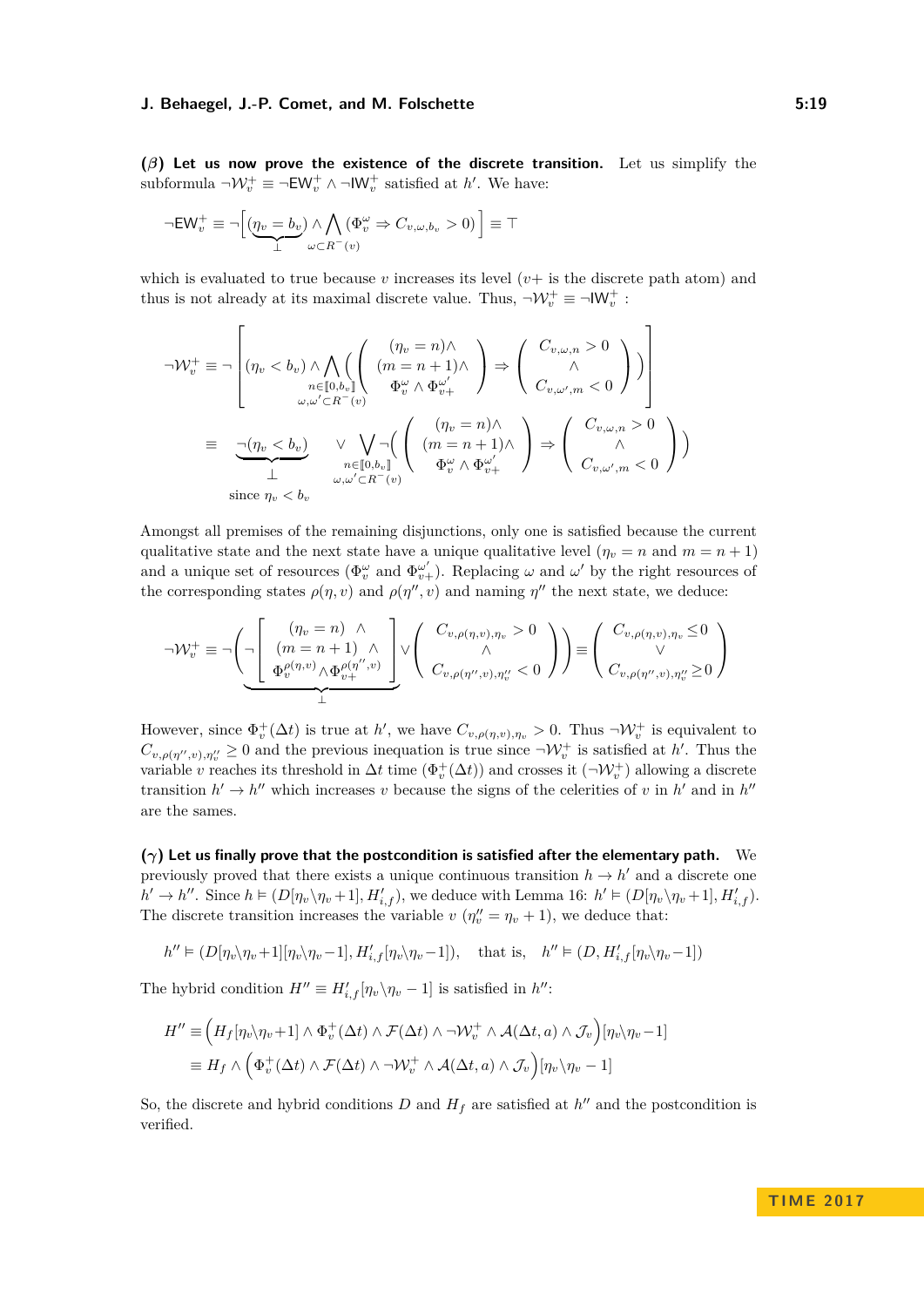### **5:20 Constraint Identification Using Modified Hoare Logic**

# **B.2** Second Case:  $a = \text{slide}^+(u)$

( $\alpha$ ) Similarly to the first case, we consider the unique hybrid state  $h' = (\eta, \pi')$  such that the continuous transition  $h \to h'$  exists. The time spent in the current qualitative state is also  $\Delta t$  (sub-property  $\Phi_v^+(\Delta t)$ ). Since  $a \neq \top$ , the sub-property A plays a crucial rule:

$$
\mathcal{A}(\Delta t, a) \equiv \bigwedge_{\substack{k \in [1, n] \\ \omega_k \in R^-(v_k)}} \left( \bigwedge_{l \in [1, n]} ((\eta_{v_l} = n_l) \wedge \Phi_{v_l}^{\omega_l}) \Rightarrow a \begin{bmatrix} C_{v_l} \setminus C_{v_l, \omega_l, n_l} \\ \text{slide}(v_l) \setminus S_{v_l, \omega_l, n_l}(\Delta t) \\ \text{slide}^+(v_l) \setminus S_{v_l, \omega_l, n_l}^+(\Delta t) \\ \text{slide}^-(v_l) \setminus S_{v_l, \omega_l, n_l}^-(\Delta t) \end{bmatrix} \right)
$$

Amongst all premises of these conjunctions, only one is satisfied because the current qualitative state has a unique qualitative level for each variable  $v_l$  ( $\eta_{v_l} = n_l$ ) and a unique set of resources for each  $v_l$  ( $\Phi_{v_l}^{\omega_l}$ ). We can then replace slide<sup>+</sup>(*u*) by the sub-property  $S^+$ :

$$
\mathcal{S}_{u,\omega,n}^+(\Delta t) \equiv (\pi_u^{i'} = 1) \wedge (\pi_u^{i} > \pi_u^{i'} - C_{u,\omega,n} \cdot \Delta t)
$$

where  $\omega$  is the resources of  $u$  and  $n$  its current qualitative level. This formula means that the exit position of the current qualitative state is on the top border  $(\pi_u^{i'} = 1)$ . We then deduce:

$$
C_{u,\omega,n} \cdot \Delta t > 1 - \pi_u^i
$$
  
\n
$$
\Delta t > \frac{1 - \pi_u^i}{C_{u,\omega,n}} = \delta_{h'}(u)
$$
 because  $1 - \pi_u^i \ge 0$ ,  $\Delta t \ge 0$  and  $C_{u,\omega,n} > 0$ 

According to Lemma [15,](#page-10-0) we have  $\delta_{h'}(v) = \delta_{h'}^{\text{first}} = \Delta t$  and so  $\delta_{h'}(v) > \delta_{h'}(u)$ . In other words, *u* reaches its top border before *v* reaches its one. Thus, the continuous transition  $h \to h'$  is such that  $(h, h') \models (\Delta t, a)$ , see Definition [11.](#page-7-3)

 $(\beta \text{ and } \gamma)$  The proof of the discrete transition existence from *h'* is similar to the first case. This transition leads to *h*<sup>"</sup> which satisfies the postcondition  $h'' \models (D, H)$  (see the stages  $\beta$ and  $\gamma$  of the first case).

# **B.3** Third Case:  $a = C_u \square c$  with  $c \in \mathbb{R}$

( $\alpha$ ) The sub-property  $\mathcal{A}(\Delta t, a)$  allows one to replace the celerity  $C_u$  in the assertion *a* by the celerity indexed by the relevant set of resources of the current qualitative state. So, we deduce  $C_{u,\rho(\eta,u),\eta_u} \square$  *c*. From Definition [11,](#page-7-3) the unique continuous transition  $h \to h'$  where  $h' = (\eta, \pi')$  is such that  $(h, h') \models (\Delta t, a)$ .

 $(\beta \text{ and } \gamma)$  The proof of the discrete transition existence from *h*' is similar to the first case. This transition leads to *h*<sup>n</sup> which satisfies the postcondition  $h'' \models (D, H)$  (see the stages  $\beta$ and  $\gamma$  of the first case).

# **B.4** Fourth Case:  $a = a_1 \wedge a_2$

 $(\alpha)$  From the previous cases, it is possible to construct two hybrid states  $h_1$  and  $h_2$  such that  $(h, h_1) \models (\Delta t, a_1)$  and  $(h, h_2) \models (\Delta t, a_2)$ . Because the continuous transition starting at *h* is unique,  $h_1 = h_2$ . Thus,  $(h, h_1) \models (\Delta t, a_1 \land a_2)$ .